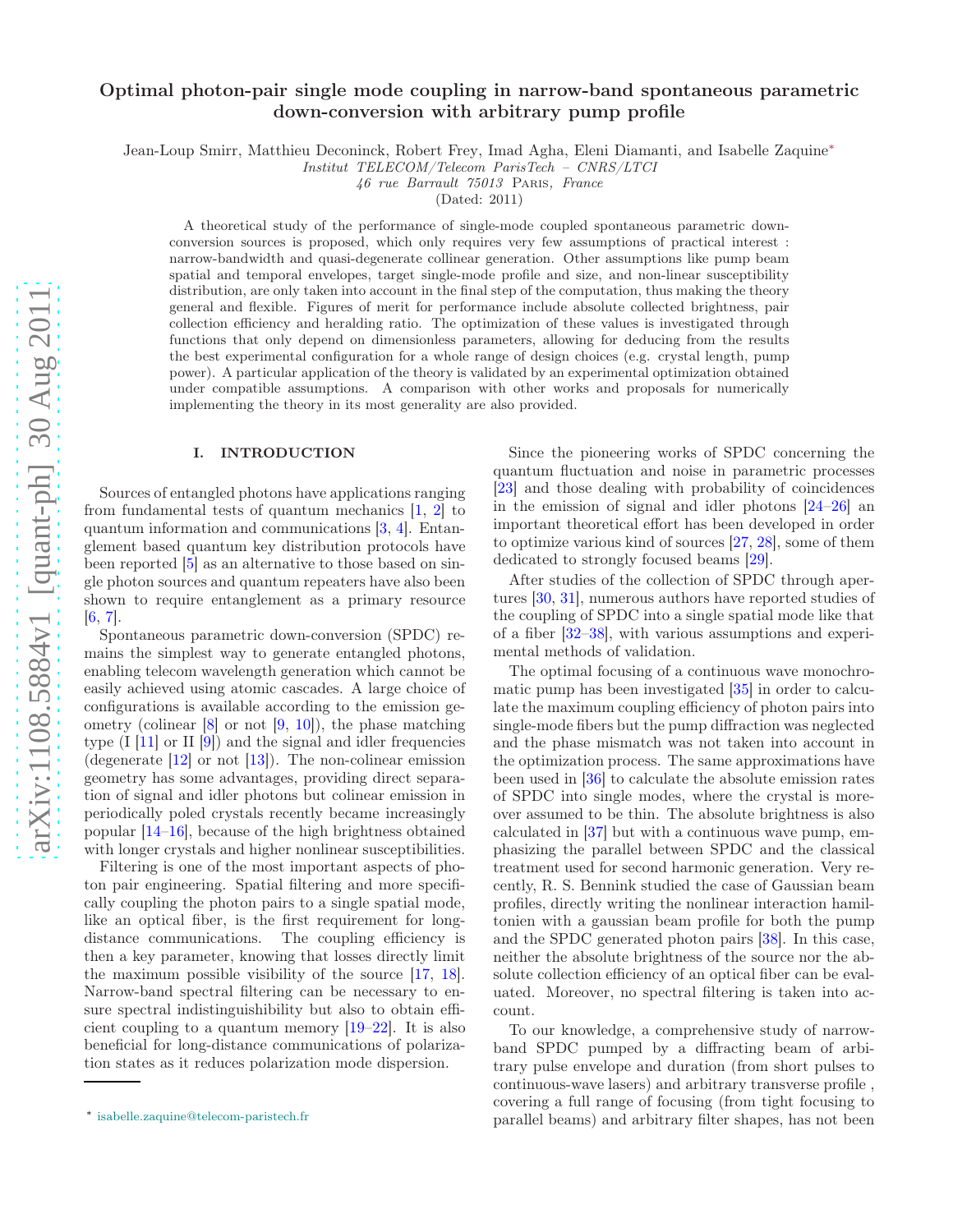

<span id="page-1-1"></span>FIG. 1. General configuration considered in the theoretical framework: a nonlinear crystal is pumped by a beam of arbitrary temporal and spatial profiles. The photon pairs produced through SPDC are spectrally filtered and coupled to a single spatial mode, before being split towards channels A and B.

addressed. Such a generalization can, however, be useful in view of optimizing future SPDC sources that might require specific spectral and spatial characteritics to interface with particular quantum information systems.

In this paper, we propose a theoretical framework that is general enough to allow the investigation of these characteristics and their effects on the source performance (e.g. brightness, coupling efficiency) under assumptions suited to the desirable characteritics mentioned above : narrow-bandwidth for quantum information applications and colinear emission in long crystals with a given non-linear susceptibility distribution. Using a dedicated source, we also experimentally validate the theoretical predictions for particular assumptions.

Section [II](#page-1-0) describes the general formalism of the addressed problem and derives the wave-function of the created photon pairs, taking into account spatial and spectral filtering. We also define various figures of merit that are useful to characterize a source performance. The numerical application of this general theoretical approach to the case of a narrow-band fibered source pumped by a Gaussian beam is developed in section [III.](#page-5-0) The experimental setup is described in section [IV](#page-9-0) and the measured performances are compared with the theoretical previsions. A comparison of our results with other works, as well as guidelines for generalizing the numerical calculations are proposed in section [V.](#page-11-0)

# <span id="page-1-0"></span>II. THEORETICAL FRAMEWORK

#### <span id="page-1-5"></span>A. The down-converted two-photon state

The general configuration considered hereafter is depicted in Figure [1.](#page-1-1) The non-linear interaction takes place in a crystal with a second-order susceptibility  $\overline{\overline{\chi}}^{(2)}(\mathbf{r}),$ pumped by a classical field of positive-frequency complex amplitude  $\mathbf{E}_p^{(+)}$ . The spontaneous parametric downconversion process is described by a time-dependent Hamiltonian  $\hat{\mathcal{H}}(t)$ . The signal and idler fields,  $\hat{\mathbf{E}}_s^{(+)}$  and  $\hat{\mathbf{E}}_{i}^{(+)}$ , have the following plane-wave decomposition in the

quantization volume  $V$ :

$$
\hat{\mathbf{E}}_{s,i}^{(+)}(\mathbf{r},t) = \sum_{\ell_{s,i}} \vec{\varepsilon}_{\ell_{s,i}} \hat{a}_{\ell_{s,i}} A(\ell_{s,i}) e^{\mathrm{i}(\mathbf{k}_{\ell_{s,i}} \cdot \mathbf{r} - \omega_{\ell_{s,i}} t)} \qquad (1)
$$

where the field amplitude  $A(\ell)$  for the mode  $\ell$  associated with annihilation operator  $\hat{a}_\ell$  is

<span id="page-1-3"></span>
$$
A(\ell) = \mathrm{i} \sqrt{\frac{\hbar \omega_{\ell}}{2\epsilon_0 \mathcal{V} n^2(\mathbf{k}_{\ell})}},\tag{2}
$$

Frequency and polarization are respectively denoted by  $\omega_{\ell}$  and  $\vec{\epsilon}_{\ell}$ , wavevectors in the crystal by  $\mathbf{k}_{\ell}$ . A notation  $\mathbf{k}'_{\ell}$ will be used when the wavevector is evaluated in another medium.

In the interaction picture, the Hamiltonian is given by [\[39,](#page-15-23) [40\]](#page-15-24)

$$
\hat{\mathcal{H}}(t) = \epsilon_0 \int d^3 \mathbf{r} \, \mathbf{E}_p^{(+)}(\mathbf{r}, t) \, \overline{\overline{\mathbf{\chi}}}^{(2)}(\mathbf{r}) \hat{\mathbf{E}}_s^{(-)}(\mathbf{r}, t) \hat{\mathbf{E}}_i^{(-)}(\mathbf{r}, t) + H.c. \quad (3)
$$

where  $\hat{\mathbf{E}}^{(-)}$  is the Hermitian conjugate  $(H.c.)$  of  $\hat{\mathbf{E}}^{(+)}$ .

The pump field is assumed to be a linearly  $\vec{\varepsilon}_x$ -polarized classical paraxial beam propagating along the z axis with  $L^2$ -normalized temporal and spatial envelopes  $T_p$  and  $S_p$ .

Using transverse coordinates  $\rho = \begin{pmatrix} x \\ y \end{pmatrix}$  so that  $\mathbf{r} = \begin{pmatrix} \rho \\ z \end{pmatrix}$ 

$$
\mathbf{E}_{p}^{(+)}(\boldsymbol{\rho}, z, t) = \vec{\varepsilon}_{x} C_{p} T_{p} \left( t - \frac{z}{v_{p}} \right) S_{p}(\boldsymbol{\rho}, z) e^{\mathrm{i}(k_{p_{0}} z - \omega_{p_{0}} t)}. (4)
$$

Here  $k_{p_0}$  is the pump wavevector modulus at its central frequency  $\omega_{p_0}$  and  $v_p$  is the group velocity in the crystal. We neglect its spectral dispersion, therefore  $v_p = c/n_p$ where  $n_p$  is the refractive index in the crystal at  $\omega_{p_0}$ . The constant  $C_p = \sqrt{\mathscr{E}_p/(2\epsilon_0 n_p^2 v_p)}$  depends on the pump pulse energy  $\mathscr{E}_n$ .

When the down-conversion efficiency is small, the generated two-photon state is the first-order approximate solution to the Schrödinger equation. Discarding the zeroth-order term

<span id="page-1-2"></span>
$$
|\psi(t)\rangle = \frac{1}{i\hbar} \int_{-\infty}^{t} dt' \hat{\mathcal{H}}(t') |0\rangle.
$$
 (5)

Let us separate the spatial dependence  $R(\mathbf{r})$  of the nonlinear susceptibility

<span id="page-1-4"></span>
$$
\vec{\varepsilon}_x \, \overline{\overline{\chi}}^{(2)}(\mathbf{r}) \vec{\varepsilon}_{\ell_s} \vec{\varepsilon}_{\ell_i} = \chi(\ell_s, \ell_i) \cdot R(\mathbf{r}). \tag{6}
$$

After the pump has propagated through the whole crystal length,  $(t \to \infty)$ , the state is time-independent in the interaction picture. Identifying the integral in Eq. [\(5\)](#page-1-2) as a Fourier transform of  $E_p^{(+)} = \mathbf{E}_p^{(+)} \cdot \vec{\epsilon}_x$  with respect to its temporal variable and according to the Fourier transform conventions of Appendix [A,](#page-13-0) the state is given by

$$
|\psi\rangle = \frac{\epsilon_0}{i\hbar} \sum_{\ell_s, \ell_i} \chi(\ell_s, \ell_i) A(\ell_s) A(\ell_i) \int d^3 \mathbf{r} e^{-i(\mathbf{k}_{\ell_s} + \mathbf{k}_{\ell_i}) \cdot \mathbf{r}} \times R(\mathbf{r}) \breve{E}_p^{(+)}(\mathbf{r}, \omega_{\ell_s} + \omega_{\ell_i}) \hat{a}_{\ell_s}^\dagger \hat{a}_{\ell_i}^\dagger |0\rangle. \tag{7}
$$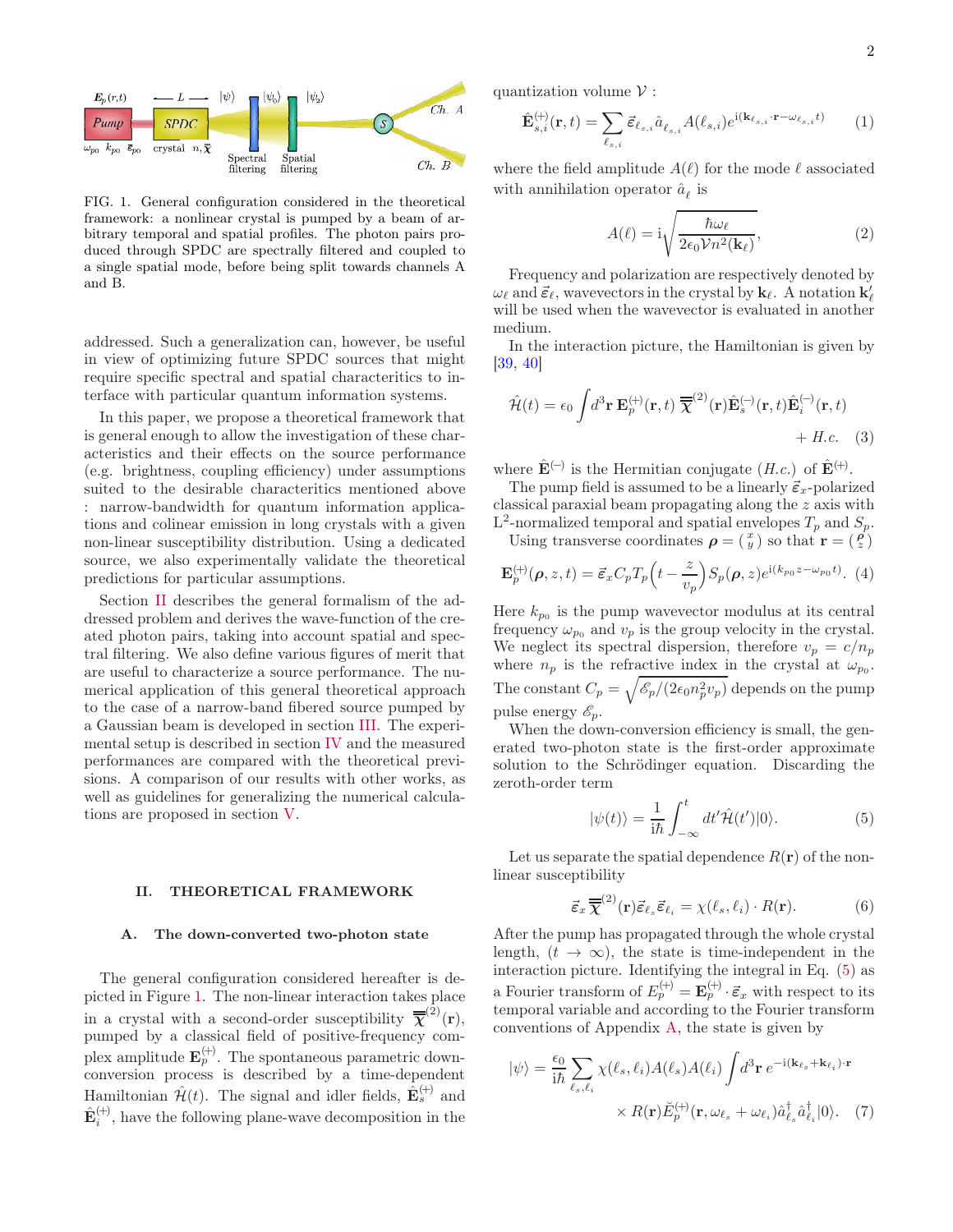This equation can be understood as the sum of the contributions of local interactions to the delocalized downconverted two-photon state  $|\psi\rangle$ . The integral has the form of a spatial Fourier transform, which leads to

<span id="page-2-0"></span>
$$
|\psi\rangle = \sum_{\ell_s, \ell_i} \gamma_0(\ell_s, \ell_i) \hat{a}^\dagger_{\ell_s} \hat{a}^\dagger_{\ell_i} |0\rangle, \tag{8}
$$

where

$$
\gamma_0(\ell_s, \ell_i) = \frac{\epsilon_0}{i\hbar} \chi(\ell_s, \ell_i) A(\ell_s) A(\ell_i) \times \breve{R} * \breve{E}_p^{(+)}(\mathbf{k}_{\ell_s} + \mathbf{k}_{\ell_i}, \omega_{\ell_s} + \omega_{\ell_i}), \quad (9)
$$

 $\overline{R}$  being the Fourier transform of  $R$ . Using the fact that, for a diffracting beam in the paraxial approximation, the Fourier transform of the transverse spatial envelope has the following z dependence

<span id="page-2-6"></span>
$$
\breve{S}_p(\kappa, z) = \breve{S}_p(\kappa, 0) e^{-i\frac{|\kappa|^2}{2k_{p_0}}z},\tag{10}
$$

where  $\kappa$  is the transverse wavevector, we have, according to the Fourier transform conventions of Appendix [A](#page-13-0) :

$$
\breve{E}_{p}^{(+)}(\boldsymbol{\kappa},k_{z},\omega) = C_{p}\breve{T}_{p}(\omega - \omega_{p_{0}})\breve{S}_{p}(\boldsymbol{\kappa},0)
$$

$$
\times 2\pi\delta(k_{z} - k_{p_{0}} - \frac{\omega - \omega_{p_{0}}}{v_{p}} + \frac{|\boldsymbol{\kappa}|^{2}}{2k_{p_{0}}}). \quad (11)
$$

We consider a crystal of length L centered on  $z = 0$ whose transverse dimensions are large compared to the pump beam profile. If its nonlinear susceptiblity distribution is transversally invariant, it can be expressed as a one-dimensional Fourier series

$$
R(z) = \text{rect}(z/L) \times \sum_{m} R_m e^{-i2\pi m \frac{z}{L}}, \quad (12)
$$

where  $rect(z)$  is the rectangular function, with  $rect(0) =$ 1. In the reciprocal space,

$$
\breve{R}(k_z) = \sum_{m} R_m \operatorname{sinc}\left(k_z + 2\pi m/L\right). \tag{13}
$$

Then  $\gamma_0(\ell_s, \ell_i) = \sum_m \gamma_{0m}(\ell_s, \ell_i)$  with

$$
\gamma_{0m}(\ell_s, \ell_i) = \frac{\epsilon_0}{i\hbar} R_m \chi(\ell_s, \ell_i) A(\ell_s) A(\ell_i)
$$
  
 
$$
\times C_p \check{T}_p(\omega_{\ell_s} + \omega_{\ell_i} - \omega_{p_0}) \check{S}_p(\kappa_{\ell_s} + \kappa_{\ell_i}, 0)
$$
  
 
$$
\times L \operatorname{sinc}\left(\Delta K_m(\mathbf{k}_{\ell_s} + \mathbf{k}_{\ell_i}, \omega_{\ell_s} + \omega_{\ell_i}) \frac{L}{2}\right), \quad (14)
$$

where

<span id="page-2-2"></span>
$$
\Delta K_m(\mathbf{k}, \omega) = k_z - k_{p_0} - \frac{\omega - \omega_{p_0}}{v_p} + \frac{|\kappa|^2}{2k_{p_0}} + m\frac{2\pi}{L}.
$$
 (15)

So far, we have explicited in  $Eq.(8)$  $Eq.(8)$  and [\(9\)](#page-2-1) the unnormalized state  $|\psi\rangle$ , of a photon-pair down-converted during a pump pulse. Its squared modulus  $\langle \psi | \psi \rangle$  is the probability for such a down-conversion to effectively occur. The effect of spectral and spatial filtering on the photon-pair state is developped in the following section.

#### <span id="page-2-7"></span>B. Spectral and spatial filtering

The calculation of the effect of filtering on one-photon states is detailed in Appendix [B.](#page-13-1) Extrapolation to twophoton states is straightforward and only results are given here. Filters give rise to losses and two photon states are consequently transformed into mixed states, i.e. non coherent superpositions of two-photon, onephoton and zero-photon terms. In the case of coincidence counting, the two-photon state component is postselected and we will discard zero- and one-photon terms.

<span id="page-2-1"></span>Purely spectral filters are described by a function  $\mathcal{F}(\omega - \omega_F)$  defining their amplitude transmission with a maximum normalized at 1 at their central frequency  $\omega_F$ . More generally, a spectral filter can be sensitive to the direction of the wavevector (like prisms, gratings or Fabry-Pérot etalons), and it may be necessary to take a  $\kappa$ -dependence into account :  $\mathcal{F}(\omega - \omega_F, \kappa)$ .

Spatial filtering is modelled as the coupling of the down-converted field to a single spatial mode defined, in a medium of refractive index  $n'$ , by a frequency dependent function  $\mathcal{O}_{\omega,0}(\mathbf{r})$ . The filter location  $z=z_0$  defines the transverse plane where the coupling is considered to take place. This coupling induces a state projection on the target mode, and the state of the transmitted photons is associated with a creation operator  $\hat{o}^{\dagger}_{\omega}$ .

Following Eq. [\(8\)](#page-2-0), the spectrally-filtered, free-space two-photon state is given by

<span id="page-2-5"></span>
$$
|\psi_0\rangle = \sum_{\ell_s, \ell_i} \gamma_0(\ell_s, \ell_i) \gamma_T^{(2)}(\ell_s, \ell_i) \hat{a}_{\ell_s}^\dagger \hat{a}_{\ell_i}^\dagger |0\rangle, \qquad (16)
$$

where

$$
\gamma_T^{(2)}(\ell_s, \ell_i) = \mathcal{F}(\omega_{\ell_s} - \omega_{s_0}, \kappa_{\ell_s}) \mathcal{F}(\omega_{\ell_i} - \omega_{i_0}, \kappa_{\ell_i}), \quad (17)
$$

and  $\omega_{s_0}$  and  $\omega_{i_0}$  are the signal and idler frequencies selected by the filters, which can be equal for degenerate down-conversion using a unique filter. The squared modulus of this state,  $\langle \psi_0 | \psi_0 \rangle$ , is the probability  $P_0$  of generating a photon pair during a pump pulse in the filter bandwidth.

The spectrally and spatially filtered state is given by

<span id="page-2-4"></span>
$$
|\psi_2\rangle = \sum_{\ell_s, \ell_i} \gamma_0(\ell_s, \ell_i) \gamma_T^{(2)}(\ell_s, \ell_i) \gamma_S^{(2)}(\ell_s, \ell_i) \hat{o}_{\omega_{\ell_s}}^\dagger \hat{o}_{\omega_{\ell_i}}^\dagger |0\rangle, \tag{18}
$$

where

<span id="page-2-3"></span>
$$
\gamma_S^{(2)}(\ell_s, \ell_i) = \frac{1}{S} \breve{\mathcal{O}}_{\omega_{\ell_s}, 0}^*(\kappa_{\ell_s}, z_0) \breve{\mathcal{O}}_{\omega_{\ell_i}, 0}^*(\kappa_{\ell_i}, z_0) \times e^{i(k'_{z,\ell_s} + k'_{z,\ell_i}) z_0}, \quad (19)
$$

 $\check{\mathcal{O}}_{\omega,0}^*$  is the complex conjugate of the transverse Fourier transform of  $\mathcal{O}_{\omega,0}$ ,  $k'_{z,\ell} = k_{z,\ell} n'(\omega_{\ell})/n(\omega_{\ell})$  is the longitudinal wavevector evaluated in medium of refractive index  $n'$ , and  $S$  is the transverse section of the quantization volume.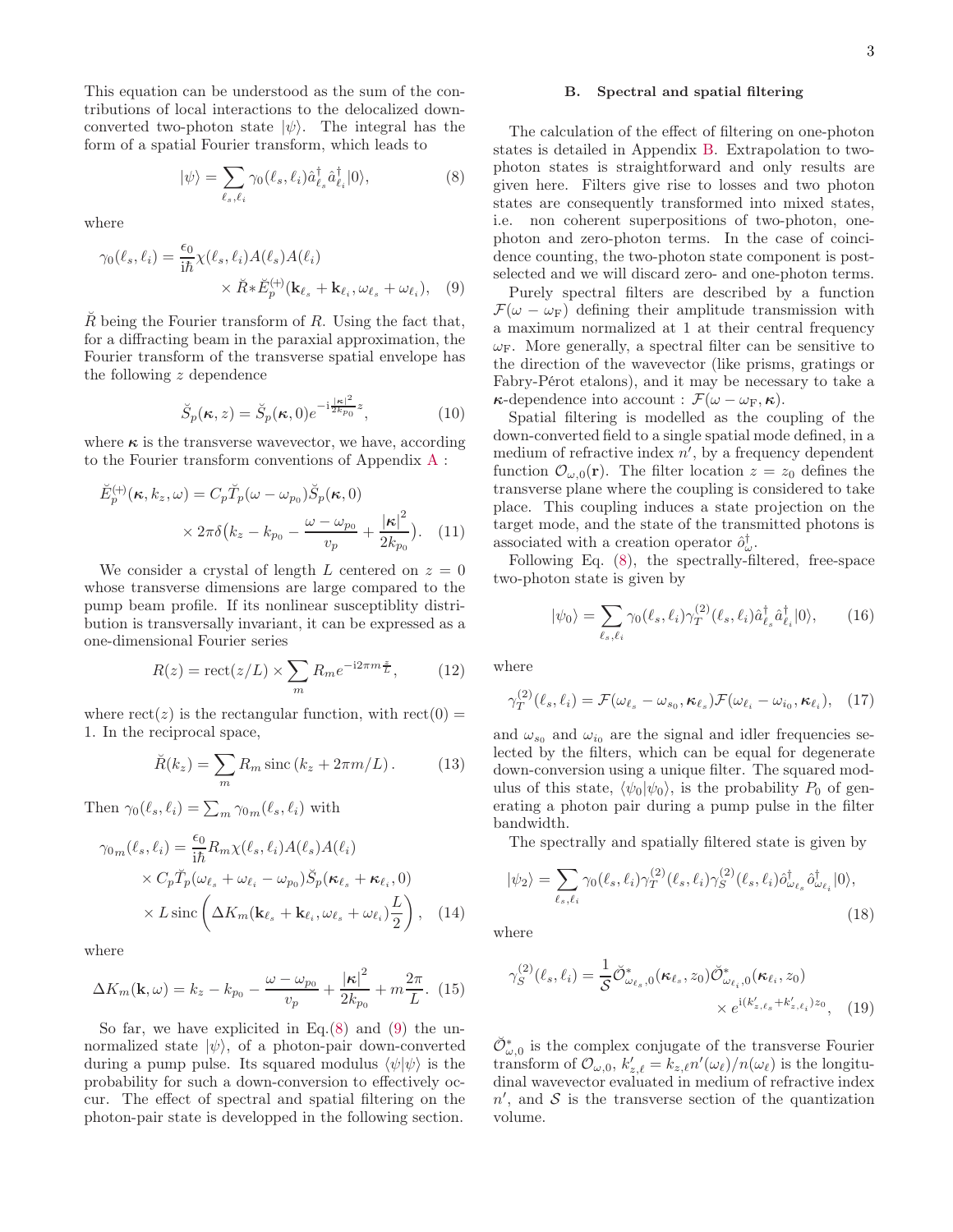Due to spectral and spatial filtering,  $|\psi\rangle$  has become  $|\psi_2\rangle$ . The squared modulus of this state,  $\langle \psi_2|\psi_2\rangle$ , is the probability  $P_2$  that one pulse has generated a photon pair and that this pair has been transmitted by the spectral and spatial filters. Its numerical calculation is performed in subsection [II D,](#page-3-0) using assumptions that will allow us to separate the frequency dependence from the wavevector dependence in Eq. [\(15\)](#page-2-2) as shown in the next subsection.

### C. Assumptions

A few assumptions are quite natural when aiming at applications in quantum information. Moreover, they enable further analytical development as well as faster numerical calculation. The consequent approximations, mostly used to simplify the expressions of  $\Delta K$  in [\(19\)](#page-2-3), aim at eventually decoupling the frequency dependence (ω) from the angular dependence ( $\kappa$ ) in the wavevectors k.

# 1. Collinear collection

When using long crystals, as in most recent and efficient devices [\[41,](#page-15-25) [42\]](#page-15-26), a collinear configuration is required. In such a case, the paraxial approximation, as already used for the pump beam, can be applied to the down-converted photons on the z-axis, giving the following expression for the longitudinal component of the signal wavevector

<span id="page-3-1"></span>
$$
k_{zs} = k_{s_0} + \frac{\omega_s - \omega_{s_0}}{v_s} - \frac{1}{2} \frac{|\kappa_s|^2}{|\mathbf{k}_s|},
$$
 (20)

where  $k_{s_0}$  is the wavenumber of collinearly emitted signal photons at the central frequency of the filter  $\omega_{s_0}$ , and  $v_s = c/n_s$  with  $n_s$  the refractive index in the crystal at the signal frequency. A similar expression applies for  $k_{zi}$ .

#### 2. Narrow bandwidth

When filtering limits the source bandwidth to less than a few nanometers  $(\Delta \omega_{\rm F} \ll \omega_{p_0})$ , we have  $\omega_s \approx \omega_{s_0}$  and  $\omega_i \approx \omega_{i_0}$  in which case, according to Eq. [\(20\)](#page-3-1), the phase mismatch  $\Delta K$  depends only on  $\kappa_s, \kappa_i$ . The fields amplitudes and nonlinear susceptibility, respectively defined in Eqs. [\(2\)](#page-1-3) and [\(6\)](#page-1-4), can then be considered constant.

A narrow bandwidth is a desirable characteristic for long-distance communications, as it reduces dispersion in optical fibers and is also required for projects of repeaters based on quantum memories  $[3, 20]$  $[3, 20]$ . In such memories based on atomic and ionic resonances, the acceptance bandwidth is lower than a few GHz [\[22](#page-15-9)], which definitely lies within the present assumption.

#### 3. Spatial dependance of the nonlinear susceptibility

Although it is possible to calculate  $\sum_{m} \gamma_{0m}$  for an arbitrary  $R(z)$ , this function is generally chosen so that one term  $\gamma_{0\tilde{m}}$  is as high as possible and is the only optimally phase-matched one. This is achieved by periodically poling the nonlinear susceptibility with a period Λ. In this case,  $\tilde{m}$  should be chosen such that  $L = \tilde{m}Λ$ , and  $R_{\tilde{m}} = 2/\pi$ , is the first term of the Fourier expansion of a square periodic function. In the following, we will consider the case of a collinear interaction in a periodically poled crystal with an effective susceptibility  $\chi_{\text{eff}} = \chi(\omega_{s_0}, \omega_{i_0})2/\pi$ , corresponding to specific polarizations of the pump, signal and idler beams. The case of the homogeneous crystal could also be described using an infinite period and  $R_{\tilde{m}} = 1$ .

### 4. Quasi-degenerate down-conversion

In the following, we will restrict the process to quasidegenerate down-conversion, that is  $|\delta \omega| \ll \omega_{p_0}$  with  $\delta\omega = \omega_{s_0} - \omega_{i_0}.$ 

The phase mismatch then reduces to

$$
\Delta K(\boldsymbol{\kappa}_s, \boldsymbol{\kappa}_i) \approx \Delta k_0 + \frac{|\boldsymbol{\kappa}_s + \boldsymbol{\kappa}_i|^2}{2k_{p_0}}
$$

$$
- \left(1 - \frac{\delta \omega}{\omega_{p_0}}\right) \frac{n_p}{n_s} \frac{|\boldsymbol{\kappa}_s|^2}{k_{p_0}} - \left(1 + \frac{\delta \omega}{\omega_{p_0}}\right) \frac{n_p}{n_i} \frac{|\boldsymbol{\kappa}_i|^2}{k_{p_0}}, \quad (21)
$$

where  $\Delta k_0 = k_{s_0} + k_{i_0} - k_{p_0} + \frac{2\pi}{\Lambda}$  is the longitudinal phase mismatch. This together with the narrow bandwidth assumption allows for omitting the frequency dependence of the functions  $\mathcal{O}_{\omega,0}$ , describing the target mode. It can therefore be replaced by the unique function  $\mathcal{O}_0 = \mathcal{O}_{\omega_{p_0}/2,0} \approx \mathcal{O}_{\omega_{s_0},0} \approx \mathcal{O}_{\omega_{i_0},0}.$ 

#### <span id="page-3-0"></span>D. Figures of merit

In our general configuration of Fig. [1,](#page-1-1) only the spectrally and spatially filtered pairs with a probability  $P_2$ will give rise to measured coincidences between the two channels. It is also important to be aware of the total brightness, accounting for all down-converted pairs in the spectral bandwidth under consideration  $P_0$ . The pair coupling efficiency is defined as the ratio  $\Gamma_2 = P_2/P_0$ . This energetical figure of merit, however, cannot describe the loss of coherence due to spatial filtering, related to the ratio of coincidences to single counts. That is why we are interested in the probability  $\Gamma_{2|1}$  to have the idler photon coupled to the target spatial mode when the signal is coupled to that mode (or vice versa). It is sometimes called heralding ratio or conditional efficiency, measuring the ability of one photon to herald its twin for single photon source applications. It is also very useful when the source is to be used as an entangled photon pair source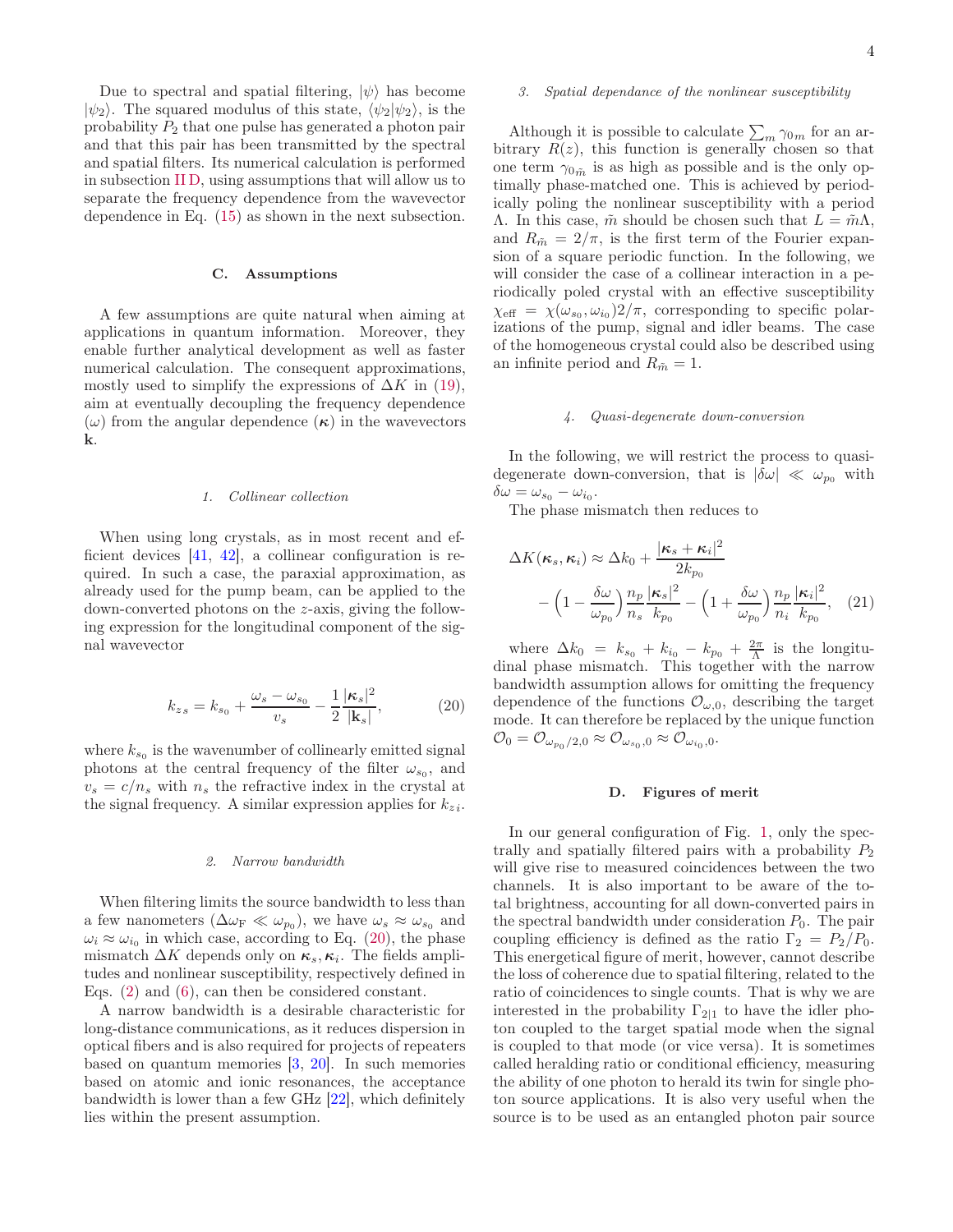as a quality figure of merit. It will be evaluated using the single-photon coupling probability  $P_1$  of having at least one photon transmitted by the filters. In the following subsections, a detailed calculation of each of these parameters is given.

#### 1. Source brightness

The coincidental presence of both photons in the target spatial mode over a whole pulse duration is based on the two-photon state  $|\psi_2\rangle$  (Eq. [\(18\)](#page-2-4)) and is given by

<span id="page-4-0"></span>
$$
P_2 = \langle \psi_2 | \psi_2 \rangle. \tag{22}
$$

To make further calculations, we take the limit of an infinite quantization volume, in which sums over modes  $\ell$  are replaced by integrals over the wavevectors **k** in the usual way [\[43,](#page-15-28) [44](#page-15-29)] with discrete variables like  $\mathbf{k}_{\ell}, \omega_{\ell}$  and operators like  $\hat{o}_{\omega_{\ell}}$  changed into their continuous counterparts **k**,  $\omega(\mathbf{k})$  and  $\hat{\rho}(\omega(\mathbf{k}))$ . Moreover, the narrow bandwidth assumption allows for calculating integrals over  $\kappa$ independently of integrals over  $\omega$ , since  $\kappa$  mostly varies with the wavevector angle when  $\omega$  is restricted to a small interval. Equation [\(22\)](#page-4-0) gives, under the previous assumptions

<span id="page-4-3"></span>
$$
P_2 = |C|^2 \Omega_2 K_2, \tag{23}
$$

where

$$
C = i e^{i (n_s' \omega_{s_0} + n_i' \omega_{i_0}) z_0/c} \sqrt{\frac{\mathcal{E}_p \chi_{\text{eff}}^2 \omega_{s_0} \omega_{i_0}}{8 \epsilon_0 c^3 n_p n_s n_i}} \tag{24}
$$

is a constant with  $n'_{s}$  (resp.  $n'_{i}$ ) the refractive index in the medium where  $\mathcal{O}_0$  describes the target mode.

The functions

$$
\Omega_2 = \int \frac{d\omega_s}{2\pi} \int \frac{d\omega_i}{2\pi} \left| \breve{T}_p(\omega_s + \omega_i - \omega_{p_0}) \right|
$$

$$
\times \mathcal{F}(\omega_s - \omega_{s_0}) \mathcal{F}(\omega_i - \omega_{i_0}) \Big|^2 \tag{25}
$$

and

$$
K_2 = \left| \int \int \frac{d^2 \kappa_s}{(2\pi)^2} \int \int \frac{d^2 \kappa_i}{(2\pi)^2} \, \breve{S}_p(\kappa_s + \kappa_i, 0) \times \breve{O}_0(\kappa_s, z_0) \breve{O}_0(\kappa_i, z_0) e^{-iz_0(\frac{n_p}{n_s'} \frac{|\kappa_s|^2}{k_{p_0}} + \frac{n_p}{n_i'} \frac{|\kappa_i|^2}{k_{p_0}})} \times L \operatorname{sinc}\left(\frac{\Delta K(\kappa_s, \kappa_i) L}{2}\right) \right|^2 \tag{26}
$$

describe respectively the spectral and spatial dependence of  $P_2$ . They must be both maximized in order to optimize the brightness.

The function  $\Omega_2$  involves the coupling of the temporal dependence of the pump pulse with the spectral filters. It has the dimension of a frequency and can be interpreted as the effective source bandwidth. Using an adequate change of variables, it can be written as a convolution of the three spectrally-dependent functions and, as such, it is maximum when the filters are tuned so as to satisfy the energy conservation  $\omega_{s_0} + \omega_{i_0} = \omega_{p_0}$ :

<span id="page-4-2"></span>
$$
\Omega_2 = |\breve{T}_p|^2 * |\mathcal{F}|^2 * |\mathcal{F}|^2 (\omega_{s_0} + \omega_{i_0} - \omega_{p_0}) \qquad (27)
$$

In the following, we will assume that this energy conservation condition is satisfied.

The dimensionless function  $K_2$  takes into account the spatial interferences caused both by phase matching and coupling to the target mode. Its maximization will require a numerical optimization (see [III C 2\)](#page-6-0).

The factor  $|C|^2$  appears then as a spectral probability density.

# 2. Pair coupling efficiency

The pair coupling efficiency  $\Gamma_2$  is the ratio of the spectrally and spatially filtered pair probability (source brightness) to the spectrally filtered pair probability (total brightness)

<span id="page-4-5"></span>
$$
\Gamma_2 = \frac{P_2}{P_0}.\tag{28}
$$

The total brightness is calculated from the spectrally filtered, free space state  $|\psi_0\rangle$  defined by Eq. [\(16\)](#page-2-5)

<span id="page-4-1"></span>
$$
P_0 = \langle \psi_0 | \psi_0 \rangle. \tag{29}
$$

Using the same method as for  $P_2$ , Eq. [\(29\)](#page-4-1) leads to

$$
P_0 = |C|^2 \Omega_2 K_0, \tag{30}
$$

where  $K_0$  is a dimensionless function describing the spatial dependence and defined by

$$
K_0 = \iint \frac{d^2 \kappa_s}{(2\pi)^2} \iint \frac{d^2 \kappa_i}{(2\pi)^2} \left| \breve{S}_p(\kappa_s + \kappa_i, 0) \right| \times L \operatorname{sinc} \left( \frac{\Delta K(\kappa_s, \kappa_i)}{2} \right) \Big|^2. \tag{31}
$$

<span id="page-4-4"></span>The pair coupling efficiency is then equal to

<span id="page-4-6"></span>
$$
\Gamma_2 = \frac{K_2}{K_0}.\tag{32}
$$

#### 3. Heralding ratio and single-photon coupling

Evaluating the heralding ratio requires calculating the single-photon coupling probability defined by

$$
P_1 = \langle \psi_1 | \psi_1 \rangle \tag{33}
$$

for the state

$$
|\psi_1\rangle = \sum_{\ell_s, \ell_i} \gamma_0(\ell_s, \ell_i) \gamma_T^{(1)}(\ell_s) \gamma_S^{(1)}(\ell_s) \hat{o}_{\omega_{\ell_s}}^\dagger \hat{a}_{\ell_i}^\dagger |0\rangle, \qquad (34)
$$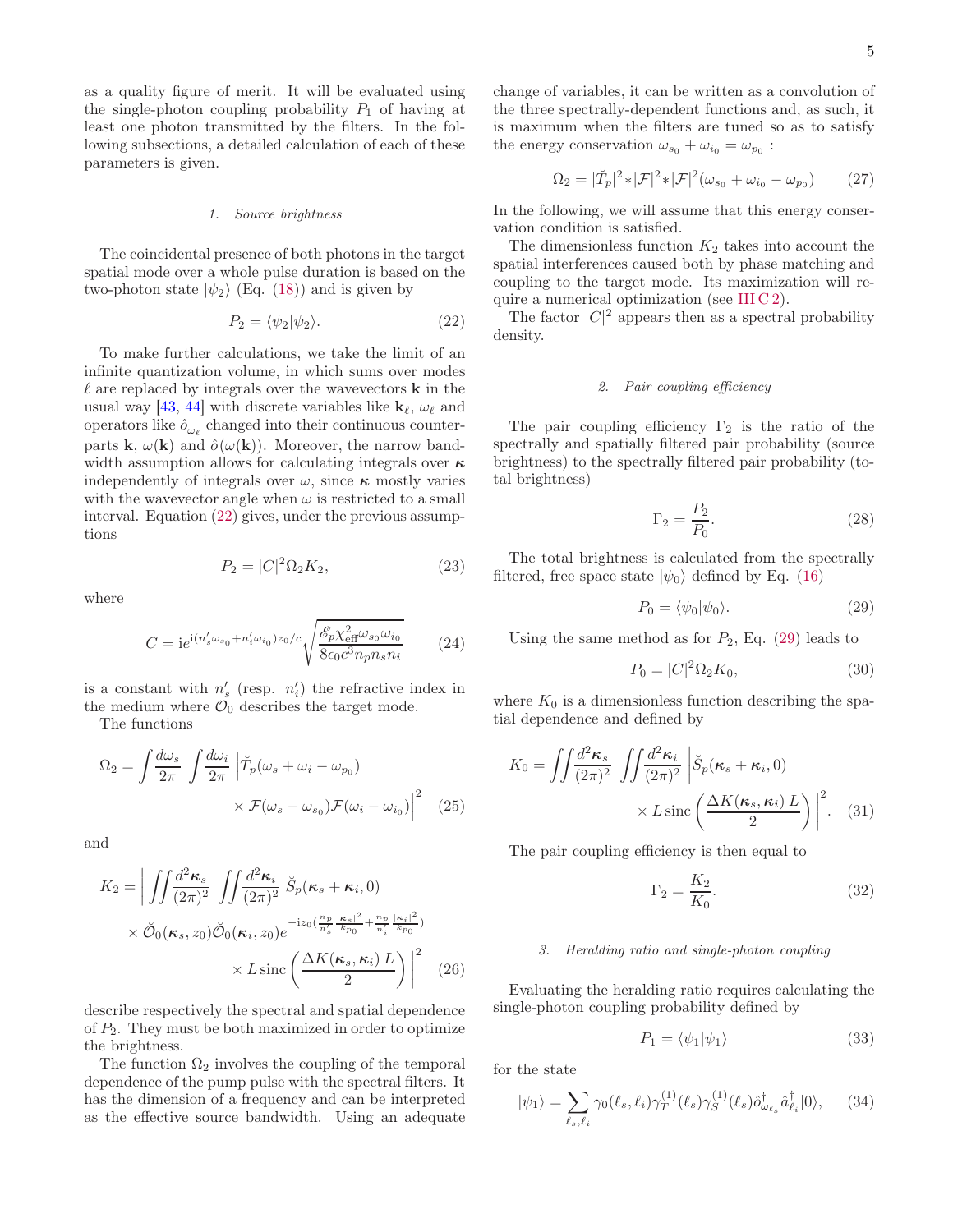where

$$
\gamma_T^{(1)} = \mathcal{F}(\omega_{\ell_s} - \omega_{s_0}, \kappa_{\ell_s})
$$
\n(35)

corresponds to a spectral filtering of the signal and no filtering for the idler [\[45](#page-15-30)], and

$$
\gamma_S^{(1)} = \frac{1}{\sqrt{S}} \check{\mathcal{O}}_0^*(\kappa_{\ell_s}, z_0) e^{\mathrm{i}k'_{z,\ell_s} z_0} \tag{36}
$$

describes the coupling of the signal photon only into the target single mode.

In the same way as for  $P_2$  and  $P_0$ ,

<span id="page-5-3"></span>
$$
P_1 = |C|^2 \Omega_1 K_1, \tag{37}
$$

where

$$
\Omega_1 = \int \frac{d\omega_s}{2\pi} \int \frac{d\omega_i}{2\pi} \left| \tilde{T}_p(\omega_s + \omega_i - \omega_{p_0}) \mathcal{F}(\omega_s - \omega_{s_0}) \right|^2 \tag{38}
$$
\n
$$
K_1 = \int \int \frac{d^2 \kappa_i}{(2\pi)^2} \left| \int \int \frac{d^2 \kappa_s}{(2\pi)^2} \ \breve{S}_p(\kappa_s + \kappa_i, 0) \breve{\mathcal{O}}_0(\kappa_s, z_0) \right|
$$

$$
\times e^{-iz_0\frac{n_p}{n'_s}\frac{|\kappa_s|^2}{k_{p_0}}}L\operatorname{sinc}\frac{\Delta KL}{2}\bigg|^2.
$$
 (39)

As  $K_2$ ,  $K_1$  requires numerical computation, whereas  $\Omega_1$  reduces to

$$
\Omega_1 = \int \frac{d\omega}{2\pi} |\mathcal{F}(\omega)|^2 \tag{40}
$$

which is proportional to the filter bandwidth itself.

The heralding ratio i.e. the conditionnal probability to couple the second photon to the target mode when its twin has been coupled, is defined by

<span id="page-5-2"></span>
$$
\Gamma_{2|1} = \frac{K_2}{K_1}.\tag{41}
$$

It is useful to define also the single photon coupling efficiency

$$
\Gamma_1 = \frac{K_1}{K_0}.\tag{42}
$$

These two coefficients are related to the pair coupling efficiency in the following way

$$
\Gamma_2 = \Gamma_{2|1} \Gamma_1. \tag{43}
$$

Note that  $\Gamma_2 \neq \Gamma_1^2$ , because of the spatial correlation between the two photons, in the same way as, because of the energy correlation of the two photons, the calculation of  $\Omega_2$  involves a convolution rather than a product of the filtering functions of the signal and idler photons (see Eq.  $(27)$ .

In order to get a physical insight into these results and show how this description can be used as a predictive tool for the design and optimization of entangled photon pair sources, the following section is devoted to a numerical calculation corresponding to the particular case of the experiment described in Section [IV.](#page-9-0)

# <span id="page-5-0"></span>III. NUMERICAL OPTIMIZATION OF A NARROW-BAND FIBERED SOURCE PUMPED BY A GAUSSIAN BEAM

# A. Gaussian pump beam, Gaussian target mode

We assume the pump beam to be Gaussian with a waist radius  $w_0$  and Rayleigh length  $z_R$ 

$$
S_p(\rho, 0) = \sqrt{\frac{2}{\pi w_0^2}} e^{-|\rho|^2 / w_0^2}
$$
 (44)

$$
\breve{S}_p(\kappa,0) = \sqrt{2\pi w_0^2} e^{-|\kappa|^2 w_0^2/4}.
$$
 (45)

Using the fact that  $k_{p_0}/2 = z_R/w_0^2$ , the phase matching function becomes

$$
\Delta K \approx \Delta k_0 + \frac{w_0^2}{4z_R} \left[ |\kappa_s + \kappa_i|^2 - 2\left(1 - \frac{\delta \omega}{\omega_{p_0}}\right) \frac{n_p}{n_s} |\kappa_s|^2 - 2\left(1 + \frac{\delta \omega}{\omega_{p_0}}\right) \frac{n_p}{n_i} |\kappa_i|^2 \right].
$$
 (46)

The target mode acting as a spatial filter is defined by the profile of a Gaussian mode at its waist of radius  $a_0$ located at  $z_0$ . This can be the transverse mode of a fiber or its image by a lens collection system

$$
\mathcal{O}_0(\rho, z_0) = \sqrt{\frac{2}{\pi a_0^2}} e^{-|\rho|^2/a_0^2}
$$
 (47)

$$
\breve{\mathcal{O}}_0(\kappa, z_0) = \sqrt{2\pi a_0^2} e^{-|\kappa|^2 a_0^2/4}.
$$
 (48)

### B. Nondimensionalization

The coincidence probability  $P_2$  given by Eq. [\(23\)](#page-4-3) can now be detailed. It is useful to separate the fixed parameters from the configuration of the experiment that can be optimized

<span id="page-5-1"></span>
$$
P_2 = \frac{\mathcal{E}_p \chi_{\text{eff}}^2 L \Delta \omega_{\text{F}} \omega_{s_0} \omega_{i_0} \omega_{p_0}}{8\epsilon_0 c^4 n_s n_i} \cdot \frac{\Omega_2}{\Delta \omega_{\text{F}}}(\delta) \cdot \frac{K_2}{k_{p_0} L}(\xi, \alpha, \zeta, \varphi_0),\tag{49}
$$

where  $\Delta \omega_F$  is the filter bandwidth, and the terms  $\Omega_2/\Delta\omega_F$  and  $K_2/(k_{p_0}L)$  depend only on the experimental configuration described by the following dimensionless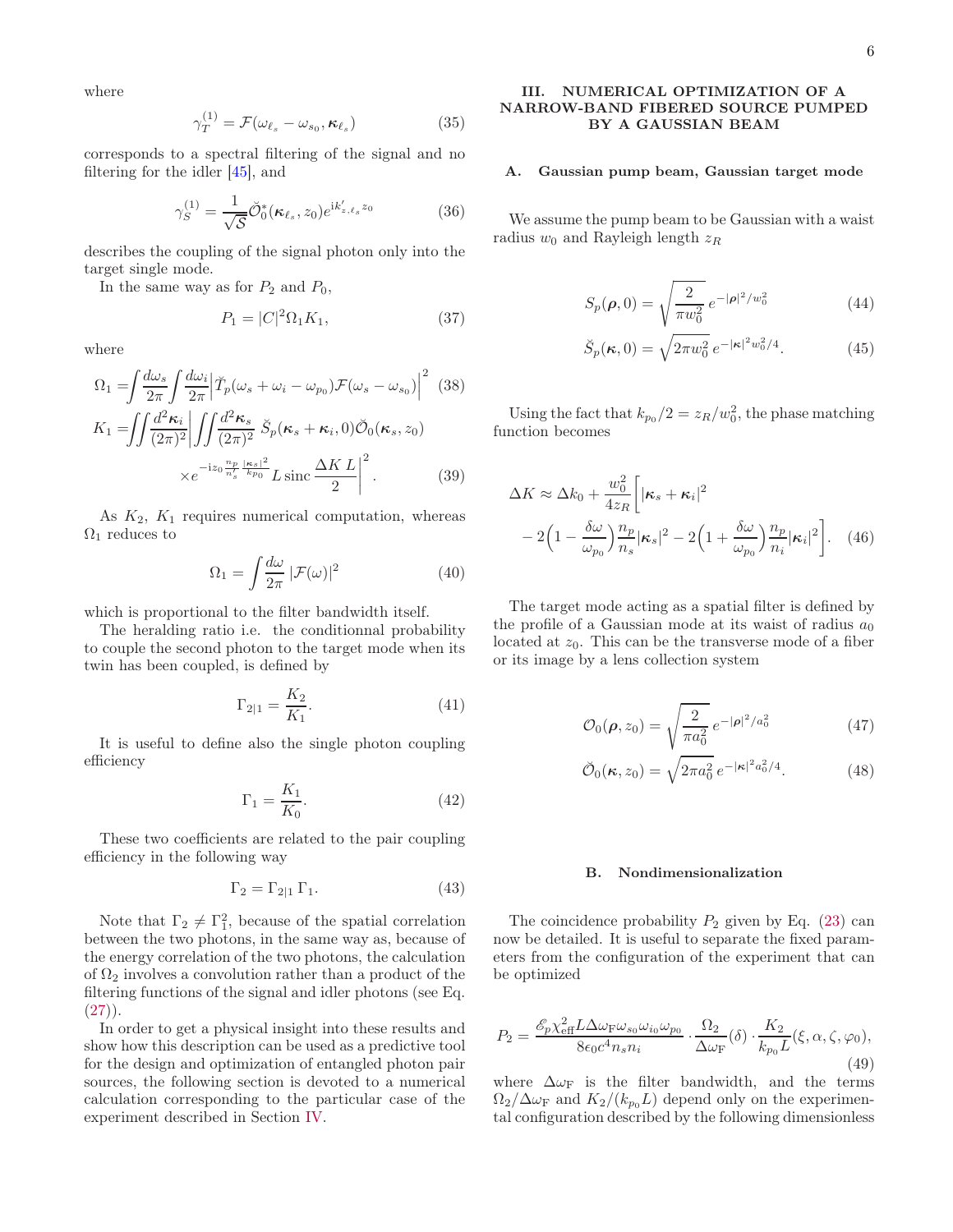parameters :

$$
\delta = \frac{4 \ln 2}{\Delta t_p \Delta \omega_{\rm F}}
$$
 (relative pump bandwidth)  
\n
$$
\xi = \frac{L}{2z_R}
$$
 (pump focusing parameter)  
\n
$$
\alpha = \frac{a_0}{w_0}
$$
 (normalized target mode waits size)  
\n
$$
\zeta = \frac{z_0}{L}
$$
 (longitudinal collection offset)  
\n
$$
\varphi_0 = \Delta k_0 L
$$
 (longitudinal phase mismatch)  
\n
$$
\varphi_s = \frac{w_0}{2} \kappa_s
$$
 (normalized signal transverse wavevector)  
\n
$$
\varphi_i = \frac{w_0}{2} \kappa_i
$$
 (normalized idler transverse wavevector)

The parameter  $\Delta t_p$  is the pump pulse duration. Eq. [\(49\)](#page-5-1), that will be used to calculate the pair coupling efficiency and the heralding ratio, has a particular importance in itself, as it quantifies the absolute coupled brightness and its dependence on various experimental parameters. It will be discussed and compared to other reported work in Sec. [V.](#page-11-0) The following section is dedicated to the theoretical determination of the experimental configuration that maximizes this brightness.

#### C. Optimization of the source brightness

#### 1. Spectral optimization

The optimisation of Eq. [\(25\)](#page-4-4) must generally be made numerically, but the influence of the relative pump bandwidth  $\delta$  can be developped in a fully analytical way if the pump temporal envelope and the spectral filters are both Gaussian

$$
T_p(t) = \left[\frac{4\ln 2}{\pi \Delta t_p^2}\right]^{\frac{1}{4}} e^{-2\ln 2\,t^2/\Delta t_p^2}
$$
(51)

$$
\tilde{T}_p(\omega) = \left[\frac{\pi \Delta t_p^2}{\ln 2}\right]^{\frac{1}{4}} e^{-\omega^2 \Delta t_p^2/(8 \ln 2)} \tag{52}
$$

$$
\mathcal{F}(\omega) = e^{-2\ln 2 \omega^2/\Delta \omega_{\rm F}^2},\tag{53}
$$

where  $\Delta t_p$  and  $\Delta \omega_F$  are full widths at half maximum intensity. The coincidence probability then depends on  $\delta$ in the following way

$$
\frac{\Omega_2}{\Delta \omega_{\rm F}}(\delta) = \sqrt{\frac{\pi/(8\ln 2)}{1 + \frac{\delta^2}{2}}}
$$
(54)

This dependence of the spectral factor of the source brightness is plotted in Figure [2](#page-6-1) as a function of the relative pump bandwidth. It shows that the maximum value is asymptotically reached when the pump beam is monochromatic. In this case, the joint probability



<span id="page-6-1"></span>FIG. 2. Effect of the relative pump linewidth  $\delta$  on the spectral transmission factor  $\Omega_2/\Delta\omega_F$ 

for a photon and its twin to be transmitted is optimal. When the pump linewidth increases, some idler photons at  $\omega_i = \omega_p - \omega_s$  and their corresponding signal photon at  $\omega_s$  are not frequency-symmetric with respect to the filter center frequency  $(\omega_p \neq \omega_{p_0})$ , which is necessarily detrimental. This effect becomes significant for  $\Delta \omega_p \geq \Delta \omega_F$  $(\delta \geq 1)$ . Although reducing the pulse duration  $\Delta t_p$  in order to increase the repetition rate does increase the effective photon pair rate, it is desirable to compromise in order to keep  $\Omega_2$  close to its maximum value.

#### <span id="page-6-0"></span>2. Spatial optimization for degenerate down-conversion

In the following, we restrict ourselves to the case of a frequency-degenerate down-conversion  $(\omega_s = \omega_i)$ , which corresponds to the experimental setup described in section [IV.](#page-9-0) The dimensionless term to be optimized has the following expression

<span id="page-6-2"></span>
$$
\frac{K_2}{k_{p_0}L}(\xi,\alpha,\zeta,\varphi_0) = \frac{8}{\pi^5} \xi \alpha^4 \left| \iint d^2 \varphi_s \iint d^2 \varphi_i Q_2 \right|^2 \tag{55}
$$

with

$$
Q_2 = \exp\left\{-|\varphi_s + \varphi_i|^2\right\}
$$
(56)  
\n
$$
\times \exp\left\{-\alpha^2(|\varphi_s|^2 + |\varphi_i|^2)\right\}
$$
  
\n
$$
\times \exp\left\{-4\xi\zeta\left(\frac{n_p}{n'_s}|\varphi_s|^2 + \frac{n_p}{n'_i}|\varphi_i|^2\right)\right\}
$$
  
\n
$$
\times \operatorname{sinc}\left\{\frac{\varphi_0}{2} + \xi\left[|\varphi_s + \varphi_i|^2 - 2\frac{n_p}{n_s}|\varphi_s|^2 - 2\frac{n_p}{n_i}|\varphi_i|^2\right]\right\}
$$

Using polar coordinates, we can use the following mapping :

<span id="page-6-3"></span>
$$
\iint d^2 \varphi_s \iint d^2 \varphi_i Q_2
$$
  

$$
\longrightarrow 2\pi \int_0^\infty \rho_s d\rho_s \int_0^\infty \rho_i d\rho_i \int_0^{2\pi} d(\theta_s - \theta_i) Q_2' \quad (57)
$$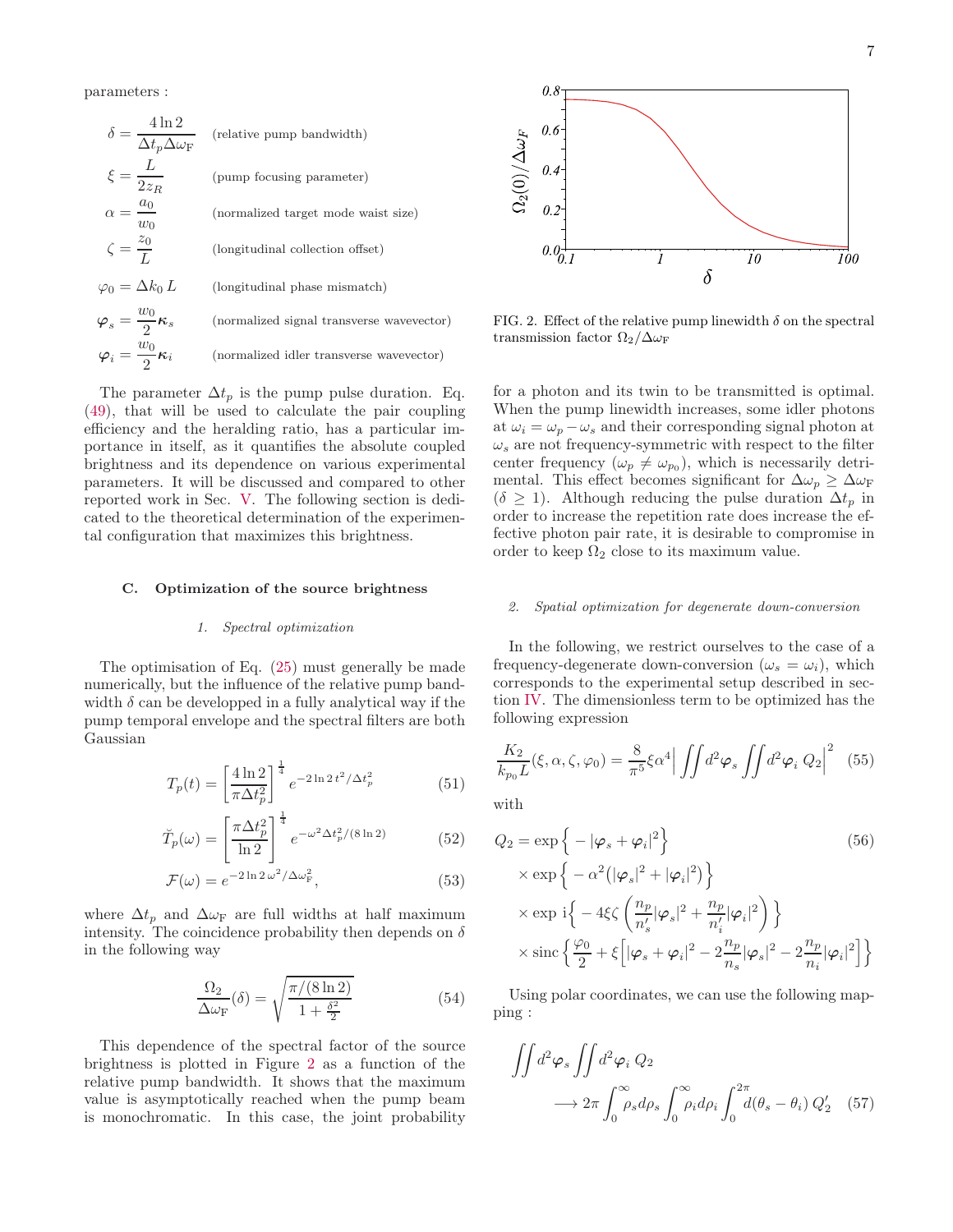

<span id="page-7-0"></span>FIG. 3. Optimization of the spatial filtering factor  $K_2/(k_{p_0}L)$ with respect to the normalized target mode waist  $\alpha$  and the longitudinal phase mismatch  $\varphi_0$  for three values of the focusing parameter :  $\xi = 0.1$  (a),  $\xi = 1$  (b),  $\xi = 10$  (c).

, with

$$
Q'_{2} = \exp\left\{-\left(1+\alpha^{2}\right)\left(\rho_{s}^{2}+\rho_{i}^{2}\right)\right\}
$$
  
\n
$$
\times \exp\left\{-2\rho_{s}\rho_{i}\cos(\theta_{s}-\theta_{i})\right\}
$$
  
\n
$$
\times \exp i\left\{-4\xi\zeta\left(\frac{n_{p}}{n'_{s}}\rho_{s}^{2}+\frac{n_{p}}{n'_{i}}\rho_{i}^{2}\right)\right\}
$$
  
\n
$$
\times \sin\left\{\frac{\varphi_{0}}{2}+\xi\left[\left(1-2\frac{n_{p}}{n_{s}}\right)\rho_{s}^{2}+\left(1-2\frac{n_{p}}{n_{s}}\right)\rho_{i}^{2}\right.\right.
$$
  
\n
$$
+2\rho_{s}\rho_{i}\cos(\theta_{s}-\theta_{i})\right\}.
$$
 (58)

In this way, the quadruple integral turns into a triple integral which is numerically evaluated using an adaptative 3D quadrature algorithm [\[46\]](#page-15-31).



<span id="page-7-1"></span>FIG. 4. Maximal value of the spatial filtering factor  $K_2/(k_{p_0}L)$  (a) and associated optimal values of the normalized target mode waist  $\alpha$  (b) and the longitudinal phase mismatch  $\varphi_0$  (c), for various values of the focusing parameter ξ.

Figure [3](#page-7-0) represents, for three different focusing parameters  $\xi$ , the value of the spatial filtering term  $K_2/(k_{p_0} L)$ as a function of parameters  $\alpha$  and  $\varphi_0$ . It shows that there exists a unique couple  $(\alpha^{\text{opt}}, \varphi_0^{\text{opt}})$  that allows reaching the maximum  $K_2^{\text{opt}}/(k_{p_0}L)$  for a given value of  $\xi$ . Moreover, that maximum varies with  $\xi$  and the accuracy of  $(\alpha^{\text{opt}}, \varphi_0^{\text{opt}})$  is found to be more critical for low  $\xi$ . Indeed, when the focusing of the pump beam increases, phase matching can only be satisfied in an average way, because of the large range of emitted angles, and  $\alpha^{\text{opt}}$ results from a compromise between collecting weakly divergent photons with high efficiency and reducing this efficiency to collect more strongly divergent photons. Optimizing the pump beam for photon pair collection indeed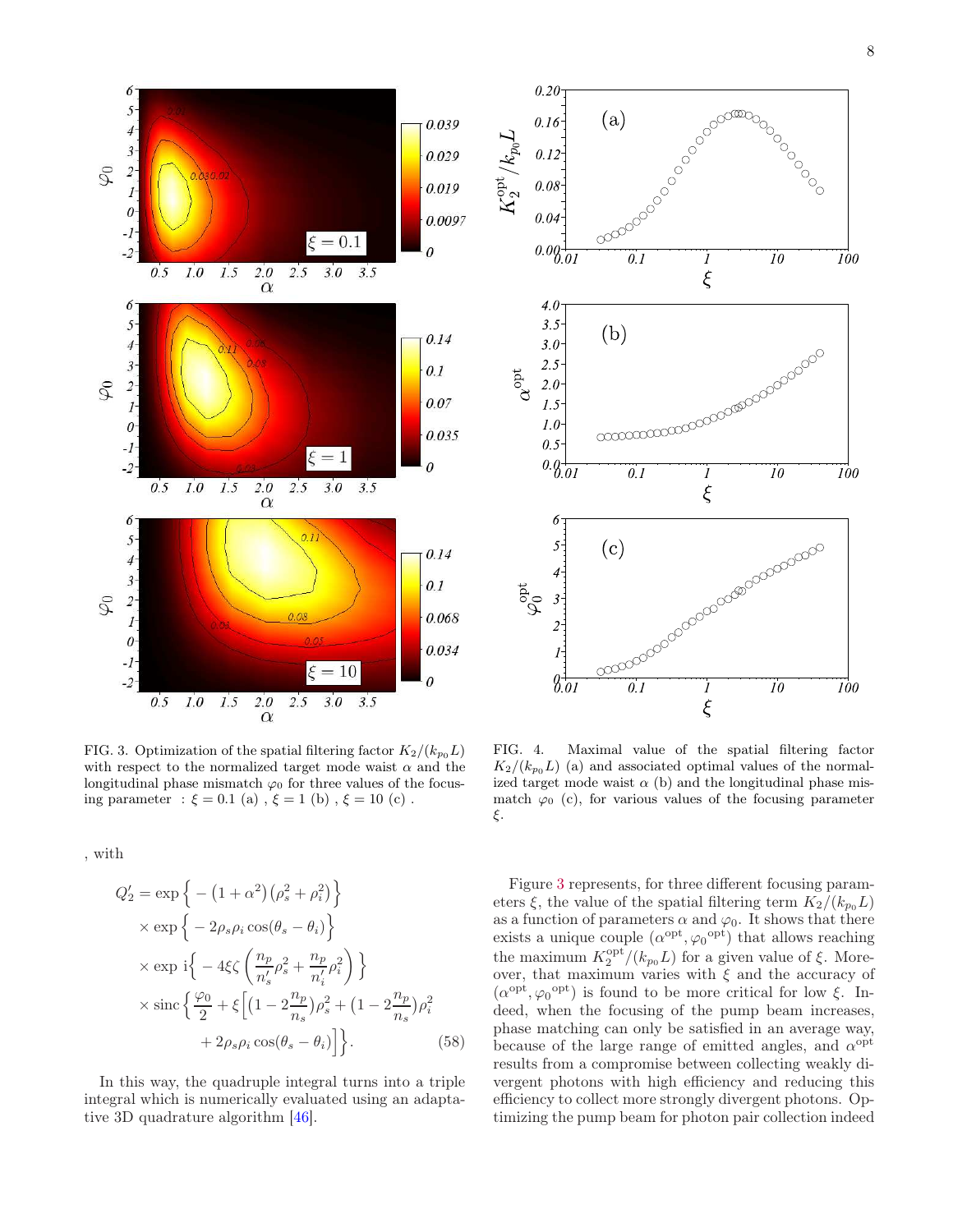consists in finding the focusing parameter for which these two compromises offer the best performance.

Note that in Figure [3,](#page-7-0) the normalized longitudinal offset of single-mode collection  $\zeta$  has been set to zero. We have checked that this choice gives optimal results. The optimality of  $\zeta = 0$  is due to the symmetry of the problem in our particular choice of a Gaussian pump beam and Gaussian target spatial mode ; this might not be the case in other circumstances.

In order to find the focusing parameter  $\xi$  that gives rise to the highest collected brightness  $K_2^{\text{opt}}/(k_{p_0}L)$ , we have performed optimizations similar to that of Fig. [3](#page-7-0) for values of  $\xi$  ranging from 0.03 to 40, that is for waist radiuses from  $\sim 200$  to  $\sim 5 \mu m$  for a red pump in common crystals, for instance. Knowing that  $\zeta = 0$  is optimal in the whole range, we have plotted on Fig. [4](#page-7-1) the values  $K_2^{\text{opt}}/(k_{p_0}L)$ ,  $\alpha^{\text{opt}}$  and  $\varphi_0^{\text{opt}}$  as a function of  $\xi$ .

According to Fig. [4b](#page-7-1), the optimum normalized target mode waist  $\alpha^{\text{opt}}$  does not vary very much over this large range of focusing parameters. Starting with an approximate matching of the target mode to the pump waists  $\alpha^{\text{opt}} \approx 1$  at low focusing, our calculations exhibit a slow increase, showing that when focusing gets stronger, it is preferable to collect the weakly divergent photon pairs, since modes of larger waist sizes have smaller numerical apertures. On Fig. [4c](#page-7-1), the optimum longitudinal phase mismatch  $\varphi_0^{\text{opt}}$  increases with the focusing parameter, as to compensate for the transverse mismatch caused by the strong focusing.

Fig. [4a](#page-7-1) shows that the value of the focusing parameter giving the highest value of  $K_2^{\text{opt}}/(k_{p_0}L)$  is  $\zeta = 2.84$ , for which the longituninal phase mismatch is  $\varphi_0 = 3.2$ . These values correspond to the Boyd and Kleinman conditions [\[47\]](#page-15-32) for a highest second harmonic generation efficiency with Gaussian beams. Indeed, when evaluating the brightness produced in a single Gaussian mode, the collinear degenerate down-conversion is a process symmetric to second harmonic generation.

However, down-converted photons are not entirely produced in a single mode. That is why it is important to investigate the optimization of the pair coupling efficiency  $\Gamma_2$  defined in Eq. [\(28\)](#page-4-5).

### D. Optimization of the pair coupling efficiency

The total source brightness must also be calculated, using the dimensionless variables defined previously :

$$
P_0 = \frac{\mathcal{E}_p \chi_{\text{eff}}^2 L \Delta \omega_{\text{F}} \omega_{s_0} \omega_{i_0} \omega_{p_0}}{8 \epsilon_0 c^4 n_s n_i} \cdot \frac{\Omega_2}{\Delta \omega_{\text{F}}} (\delta) \cdot \frac{K_0}{k_{p_0} L} (\xi, \varphi_0), \tag{59}
$$

where

<span id="page-8-0"></span>
$$
\frac{K_0}{k_{p_0}L} = \frac{2}{\pi^3} \xi \iint d^2 \varphi_s \iint d^2 \varphi_i \, |Q_0|^2 \,, \tag{60}
$$



<span id="page-8-1"></span>FIG. 5. Pair coupling efficiency  $\Gamma_2$  (a) compared to the spatial factor  $K_0/(k_{p_0}L)$  of the pair production probability (b), for various values of the focusing parameter  $\xi$ .  $K_0/(k_{p_0}L)$  is evaluated for the longitunal phase mismatch  $\varphi_0$  that maximizes  $\Gamma_2$ .

with

$$
Q_0 = \exp\left\{-|\varphi_s + \varphi_i|^2\right\}
$$
  
 
$$
\times \operatorname{sinc}\left\{\frac{\varphi_0}{2} - \xi\left[|\varphi_s + \varphi_i|^2 - 2\frac{n_p}{n_s}|\varphi_s|^2 - 2\frac{n_p}{n_i}|\varphi_i|^2\right]\right\}
$$
 (61)

which can also be reduced to a 3D-integral.

The pair coupling efficiency  $\Gamma_2$  (Eq. [\(32\)](#page-4-6)) is calculated using Eqs.  $(55)$  and  $(60)$ . It is plotted in Figure [5a](#page-8-1), along with the dimensionless  $K_0/(k_{p_0}L)$  proportional to the total brightness  $P_0$  (Fig. [5b](#page-8-1)), as a function of the focusing parameter  $\xi$ . The total brightness does not vary much for  $\xi \gtrsim 1$ , therefore the coupling efficiency follows the same tendency as the single-mode brightness (Fig. [4a](#page-7-1)). However, the precise optimal value of  $\xi$  is no longer  $\xi = 2.84$  but is closer to 2. For a red pump in common crystals, this means a waist radius difference of 20 %. Under different assumptions from the ones considered in this section, however, the difference might be greater. When power efficiency is critical, as for sources intended to be compact, it can be useful to have in mind that to collect most of the generated photons, optimizing on the mere source brightness is not optimal with respect to pump power consumption.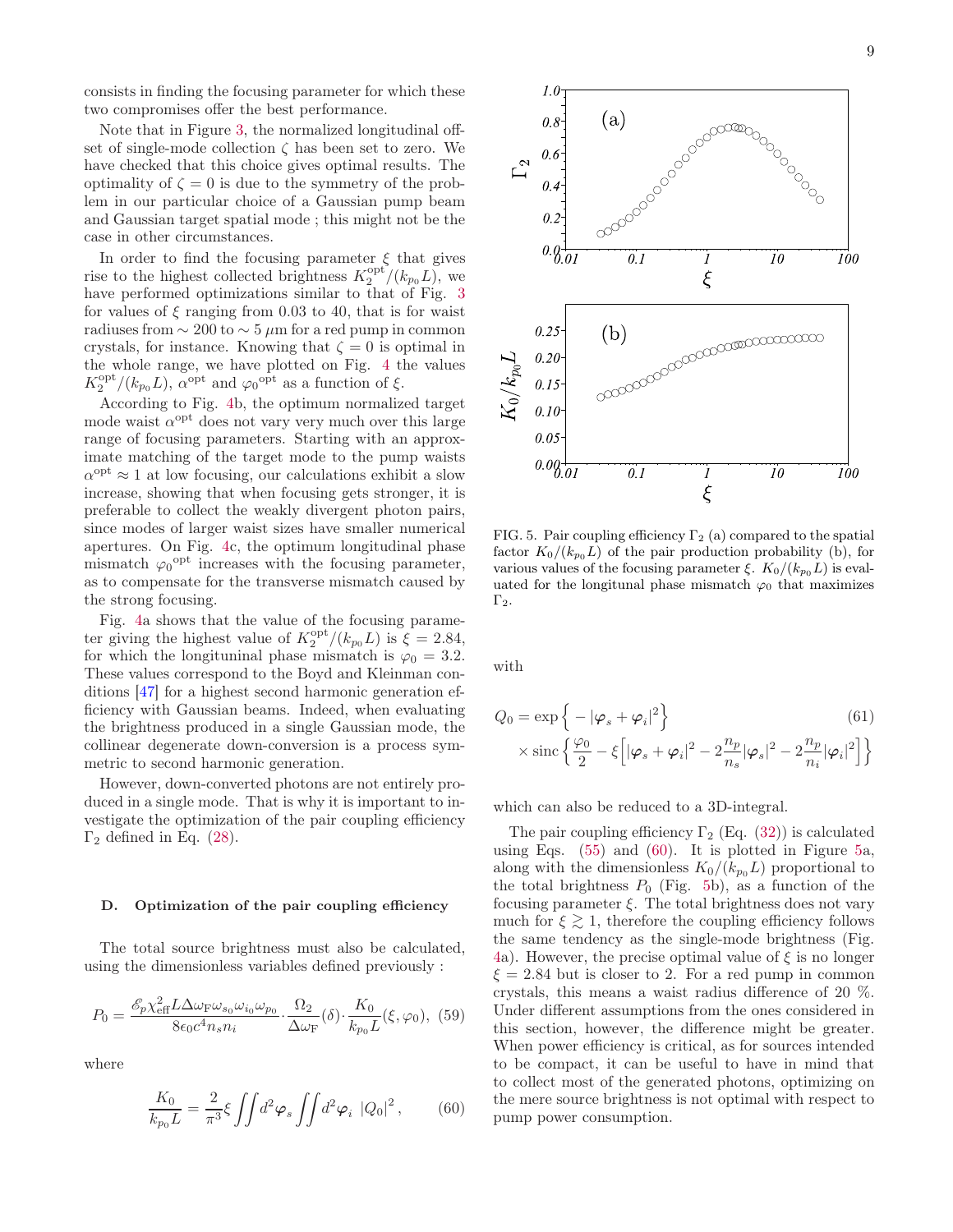### E. Optimization of the heralding ratio

The heralding ratio  $\Gamma_{2|1}$  (Eq. [\(41\)](#page-5-2)) requires the computation of the single-photon coupling probability  $P_1$ , (cf. Eq.  $(37)$ :

$$
P_1 = \frac{\mathcal{E}_p \chi_{\text{eff}}^2 L \Delta \omega_{\text{F}} \omega_{s_0} \omega_{i_0} \omega_{p_0}}{8\epsilon_0 c^4 n_s n_i} \cdot \frac{\Omega_1}{\Delta \omega_{\text{F}}}(\delta) \cdot \frac{K_1}{k_{p_0} L}(\xi, \alpha, \zeta, \varphi_0),
$$
\n(62)

where  $\frac{\Omega_1}{\Delta \omega_F}$  only depends on the shape of the filter itself and where

$$
\frac{K_1}{k_{p_0}L} = \frac{4}{\pi^4} \xi \alpha^2 \iint d^2 \varphi_s \left| \iint d^2 \varphi_i Q_1 \right|^2, \qquad (63)
$$

with

$$
Q_1 = \exp\left\{-|\varphi_s + \varphi_i|^2\right\}
$$
\n
$$
\times \exp\left\{-\alpha^2|\varphi_s|^2\right\}
$$
\n
$$
\times \exp\left\{-4\xi\zeta \frac{n_p}{n'_s}|\varphi_s|^2\right\}
$$
\n
$$
\times \sin\left\{\frac{\varphi_0}{2} - \xi\left[|\varphi_s + \varphi_i|^2 - 2\frac{n_p}{n_s}|\varphi_s|^2 - 2\frac{n_p}{n_i}|\varphi_i|^2\right]\right\}
$$
\n(64)

which can be reduced to a 3D-integral as for  $Q_2$  and  $Q_0$ .

The heralding ratio  $\Gamma_{2|1} = K_2/K_1$  is plotted in Fig. [6](#page-9-1) as a function of parameters  $\alpha$  and  $\varphi_0$  for three values of the focusing parameter  $\xi = 0.1, 1, 10$ . Contrary to the brightness depicted in Fig [3,](#page-7-0) the heralding ratio can reach a value close to 1 on the whole range of  $\xi$ . A large range of  $\varphi_0$  is compatible with this maximum, but the overlap with the range leading to a high brightness is small. On the contrary, the tolerance on  $\alpha$  is relatively low. When the results of  $P_2$  and  $\Gamma_{2|1}$  are both taken into account, the theory gives indeed useful information about the target mode waist for which the collection should be optimized with respect to  $\varphi_0$  (through the crystal temperature), to find the best compromise between the brightness and the heralding ratio.

The details of an experiment that enabled a validation of our model is given in the following section.

### <span id="page-9-0"></span>IV. EXPERIMENTAL VALIDATION

### A. Experimental setup

The experimental setup used to validate the theory is depicted in Fig. [7.](#page-10-0) SPDC is generated by focusing a pulsed pump beam at 782 nm in a periodically poled lithium niobate (PPLN) crystal of length  $L = 2$  cm with a poling period  $\Lambda = 19.34 \mu$ m. The mean pump power is 5 mW and the 25 ns Gaussian pulses (FWHM) are Fourier transform limited with a 2 MHz repetition rate. The spatial profile of the pump beam is also Gaussian. On-axis fluorescence around 1564 nm is collected into a telecom optical fiber through the lenses  $L_c$  (achromatic



<span id="page-9-1"></span>FIG. 6. Optimization of the heralding ratio  $\Gamma_{2|1}$  with respect to the normalized target mode waist  $\alpha$  and the longitudinal phase mismatch  $\varphi_0$  for three values of the focusing parameter :  $\xi = 0.1$  (a),  $\xi = 1$  (b),  $\xi = 10$  (c).

 $2.0$ 

 $\alpha$ 

 $2.5$ 

 $3.0$ 

 $3.5$ 

 $1.5$ 

 $1.0$ 

 $0.5$ 

doublet) and  $L_i$  (asphere). The same low bandwidth filter ( $\Delta \omega_F = 2\pi \times 75$  GHz) is used for both signal and idler photons so that the source is operated at the degeneracy frequency ( $\omega_{s_0} = \omega_{i_0} = \omega_{p_0}/2$ ). A balanced coupler is used to split photon pairs with 50 % efficiency and the photons are detected on paths A and B.

### B. Experimental method

In order to explain how the heralding ratio  $\Gamma_{2|1}$  can be determined experimentally, let us show its relation to measured parameters :

$$
\Gamma_{2|1} = \frac{K_2}{K_1} = \frac{\Omega_1}{\Omega_2} \frac{P_2}{P_1}.
$$
\n(65)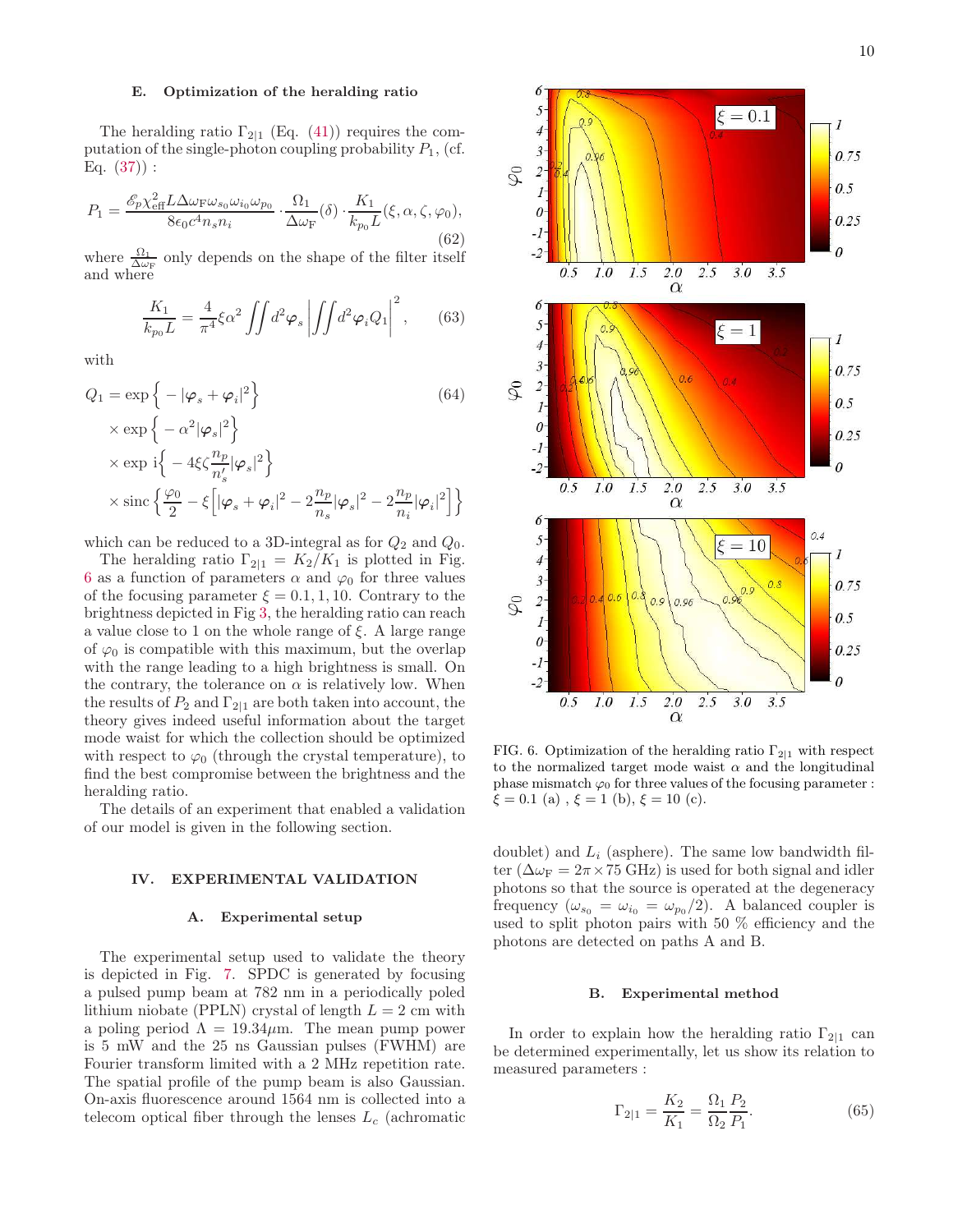

<span id="page-10-0"></span>FIG. 7. Experimental setup : A pulsed pump laser at wavelength 782 nm is focused in a periodically-poled lithium niobate crystal (PPLN) with a lens  $L_p$  of focal length  $f_p$ . Downconverted photons at 1564 nm are coupled into an single mode fiber through an optical system composed of lenses  $L_c$  and  $L_i$ of respective focal lengths  $f_c$  and  $f_i$ . Spectral filtering is performed via a DWDM add-drop filter of bandwidth 75 GHz, and photons are split with 50 % efficiency towards detectors A and B using a balanced fibered coupler.

The experimental parameter  $P_{AB}$  corresponding to the calculated  $P_2$  is the measured coincidence probability per pulse from which accidental and noise coincidences are substracted, and  $P_1$  is related to the measured counts on channel I from which dark counts have been substracted :

$$
P_{AB} = \mathcal{T}_A \mathcal{T}_B P_2 \qquad P_I = \mathcal{T}_I P_1 \tag{66}
$$

where  $\mathcal{T}_I$  is the overall tranmission of channel I. We obtain :

$$
\Gamma_{2|1} = \frac{\Omega_1}{\Omega_2} \frac{P_{AB}}{\mathcal{T}_A \mathcal{T}_B} \frac{\mathcal{T}_I}{P_1} \tag{67}
$$

The heralding ratio  $\Gamma_{2|1}$  can hence be determined from the measurements of counts and coincidences, provided the insertion losses have been previously determined [\[48\]](#page-15-33). It is then possible to validate its dependence with respect to the pump focusing parameter  $\xi$  and the normalized target mode waist  $\alpha$ .

The variation of  $\xi$  was obtained by changing the lens  $L_p$  focusing the pump beam into the PPLN crystal. For each value of the focal length  $f_p$ , the waist of the pump beam was measured, allowing the determination of  $z_R$ and  $\xi = L/(2z_R)$ .

Counts and coincidences were then measured using various focal lengths  $f_i$  of the lens focusing the SPDC beam into the fiber. The value  $a_0$  of the image of the fiber waist in the crystal was determined using the magnification factor  $f_c/f_i$  of the collection system (composed of the lenses  $L_c$  and  $L_i$ ) in order to determine  $\alpha = a_0/w_0$ . Let us note that each data point requires changing the focusing lens, realigning the setup, and successively optimizing the collection with at least five different injection lenses, with the phase mismatch (crystal temperature) as an additionnal degree of freedom.

#### C. Experimental results

The experimentally determined  $\Gamma_{2|1}$  can then be compared to its theoretical value when the normalized target mode waist  $\alpha$  is varied. Figure [8](#page-11-1) shows two examples : the pump focusing is kept constant with  $f_p = 100$  mm  $(\xi = 0.76, \text{ Fig. 8a}) \text{ or } f_p = 50 \text{ mm } (\xi = 2.7, \text{ Fig. 8b}).$  $(\xi = 0.76, \text{ Fig. 8a}) \text{ or } f_p = 50 \text{ mm } (\xi = 2.7, \text{ Fig. 8b}).$  $(\xi = 0.76, \text{ Fig. 8a}) \text{ or } f_p = 50 \text{ mm } (\xi = 2.7, \text{ Fig. 8b}).$  $(\xi = 0.76, \text{ Fig. 8a}) \text{ or } f_p = 50 \text{ mm } (\xi = 2.7, \text{ Fig. 8b}).$  $(\xi = 0.76, \text{ Fig. 8a}) \text{ or } f_p = 50 \text{ mm } (\xi = 2.7, \text{ Fig. 8b}).$  $\Gamma_{2|1}$  is normalized and plotted as a function of  $\alpha$  for  $\zeta = 0$ and the adequate value of the remaining unknown dimensionless parameter  $\varphi_0$  is found by horizontally fitting the theoretical curve to the experimental data. For  $\xi = 0.76$ ,  $\varphi_0$  is found to be around 2.0 while it is around 3.2 for  $\xi = 2.7$ . These values of  $\varphi_0$  are also in agreement with the theoretical predictions corresponding to the brightness optimization. Indeed, although each plotted values of  $\Gamma_{2|1}$  was obtained after optimizing this figure of merit itself, the experimental starting point was a preliminary optimization around a maximum source brightness. When  $\Gamma_{2|1}$  and  $P_2$  have a common optimum in the  $(\alpha, \varphi_0)$  space, it is not suprising to converge close to  $(\alpha^{\text{opt}}, \varphi_0^{\text{opt}})$  (optimum of  $P_2$  as shown in Fig. [4](#page-7-1) as a function of  $\xi$ ) when optimizing with respect to  $\Gamma_{2|1}$ .

The very good agreement of our theory with the experimental results confirms its validity. For practical applications it is remarkable that only the measurement of the pump waist is required for the optimization of the SPDC source, the choice of the collection magnification being directly derived from the calculations presented in our analysis, which leaves the remaining parameter  $\varphi_0$  to a heuristic, using the mere crystal temperature.

The absolute value of the heralding ratio was also derived from the preliminary measurements of  $i\ell_A = 0.026$ and  $i\ell_B = 0.024$ . In Fig. [9a](#page-11-2), the experimental absolute value of the heralding ratio  $\Gamma_{2|1}$  is plotted as a function of the focusing parameter  $\xi$ . The result is almost constant, as predicted by the theory, but around 30 % below the expected optimal value that is close to 100 %. This difference is probably due to imperfections in the Gaussian pump beam and aberration in the optical system used to eliminate pump photons and to collect down-converted photon pairs into the fiber.

Let us also remark that the maximum measured value of  $\Gamma_{2|1} = 0.7$ , although not optimal, is to our knowledge impossible to reach by coupling PPLN waveguides into single-mode fibers, due to the mode mismatch between the rectangular profile of the guided mode and that circular- of a fiber. This makes focused SPDC in bulk crystals probably more suitable than waveguide crystals when a high state fidelity is critical and limited by other constraints. For instance, the complex spectral filtering required for quantum memories associated with its limited storage-retrieval efficiency makes the coupling efficiency a parameter that is more than ever desirable to maximize.

In summary, we have confirmed 1) the dependence of the heralding ratio on the target mode size, 2) its quasiindependence on the focusing parameter, and 3) that our theory predicts with a very good precision the optimal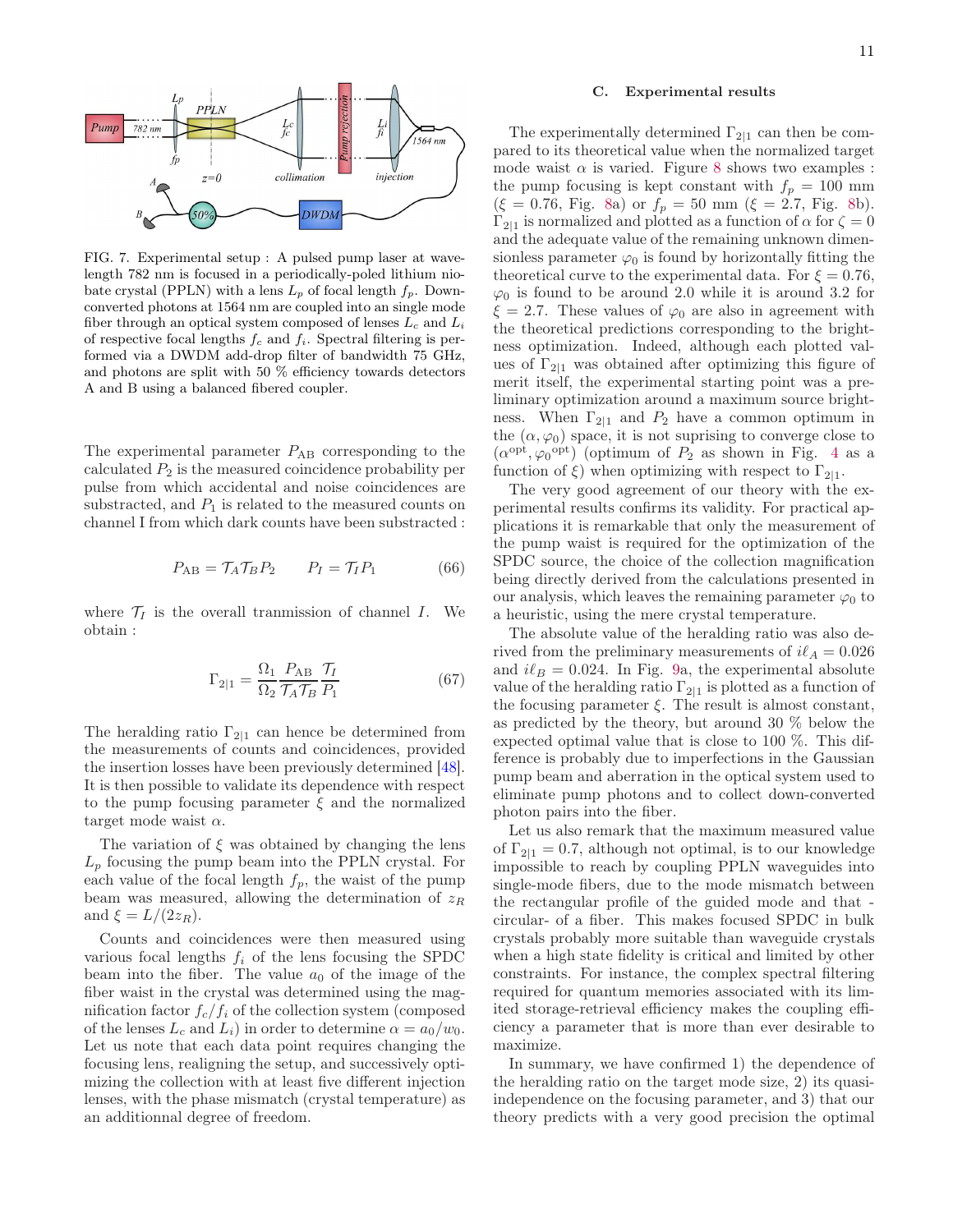

<span id="page-11-1"></span>FIG. 8. Comparison of theoretically (solid lines) vs. experimentally (dots) determined heralding ratio  $\Gamma_{2|1}$ , as a function of the normalized target mode waist  $\alpha$  for two different focusing parameters :  $\xi = 0.76$  (a) and  $\xi = 2.7$  (b).

target mode size for a particular focusing parameter.

#### <span id="page-11-0"></span>V. DISCUSSION

# A. Comparison with other works

As mentioned in the introduction, our work covers issues that were addressed by other authors with various assumptions or methods. The two figures of merit that can provide a relevant comparison are the absolute brightness and the coupling efficiency. We will also discuss a few reported experimental validations.

About the absolute brightness, Ling et al. [\[49\]](#page-15-34) were among the first to propose an expression of the absolute photon pair rate collected into a single Gaussian spatial mode. Apart from the fact that they consider the case of a continuous pump ( $\delta = 0$ ), our calculations are consistent dimension-wise. Moreover, everything else being equal, a spatial filtering factor can be identified in their analysis: its dependence with the focusing parameter and the longitudinal phase mismatch is of the form  $\xi \operatorname{sinc}^2(\varphi_0/2)$ , which is indeed the result we find for the specific case of low focusing ( $\xi \ll 1$ ) and  $\alpha = \sqrt{2}$ , corresponding to Ling's assumptions : thin crystal, negligible pump diffraction, equal Rayleigh lengths for pump and down-converted photons. However, under our less



<span id="page-11-2"></span>FIG. 9. (a) Measured heralding ratio  $\Gamma_{2|1}$  plotted for 4 focal lengths  $f_p = 150, 100, 75, 50$  mm, as a function of the focusing parameter  $\xi = 0.44, 0.76, 1.05, 2.70$ . (b) Corresponding experimental (circles) and calculated (solid line) value of the normalized target mode waist  $\alpha$  for each value of  $\Gamma_{2|1}$ 

restrictive assumptions, we have shown that  $\alpha = \sqrt{2}$  is optimal for  $\xi = 2.84$ , whereas for low focusing,  $\alpha \leq 1$ .

More recently, the absolute value of the source brightness was calculated by Mitchell [\[37](#page-15-22)] in the Heisenberg picture, under assumptions similar to ours. This investigation has been restricted to a monochromatic, continuous pump field, and a direct expansion of the Hamiltonian onto the target Gaussian modes was performed, as opposed to our choice of investigating the single-mode coupling of free-space expanded fluorescence in the interaction picture. Our theory, which is developed in the Schrödinger picture, is nevertheless fully consistent with the results of Mitchell and we suggest in the next subsection how to generalize it using the same framework.

As for the coupling efficiency issue, let us recall that we investigated two parameters : the pair collection efficiency and the heralding ratio. Our results concerning the pair collection efficiency are consistent with that of Bennink [\[38](#page-15-19)], who found a linear dependence on the crystal length when the source bandwidth is much smaller than the phase-matching bandwidth, as opposed to Ljunggren  $et$  al.  $[35]$  who conclude on a  $\sqrt{L}$ -dependence. Let us point out that, as Bennink  $[38]$ , we have taken into account the diffracting nature of the pump beam, and considered the longitudinal phase mismatch as a degree of freedom for optimization. As a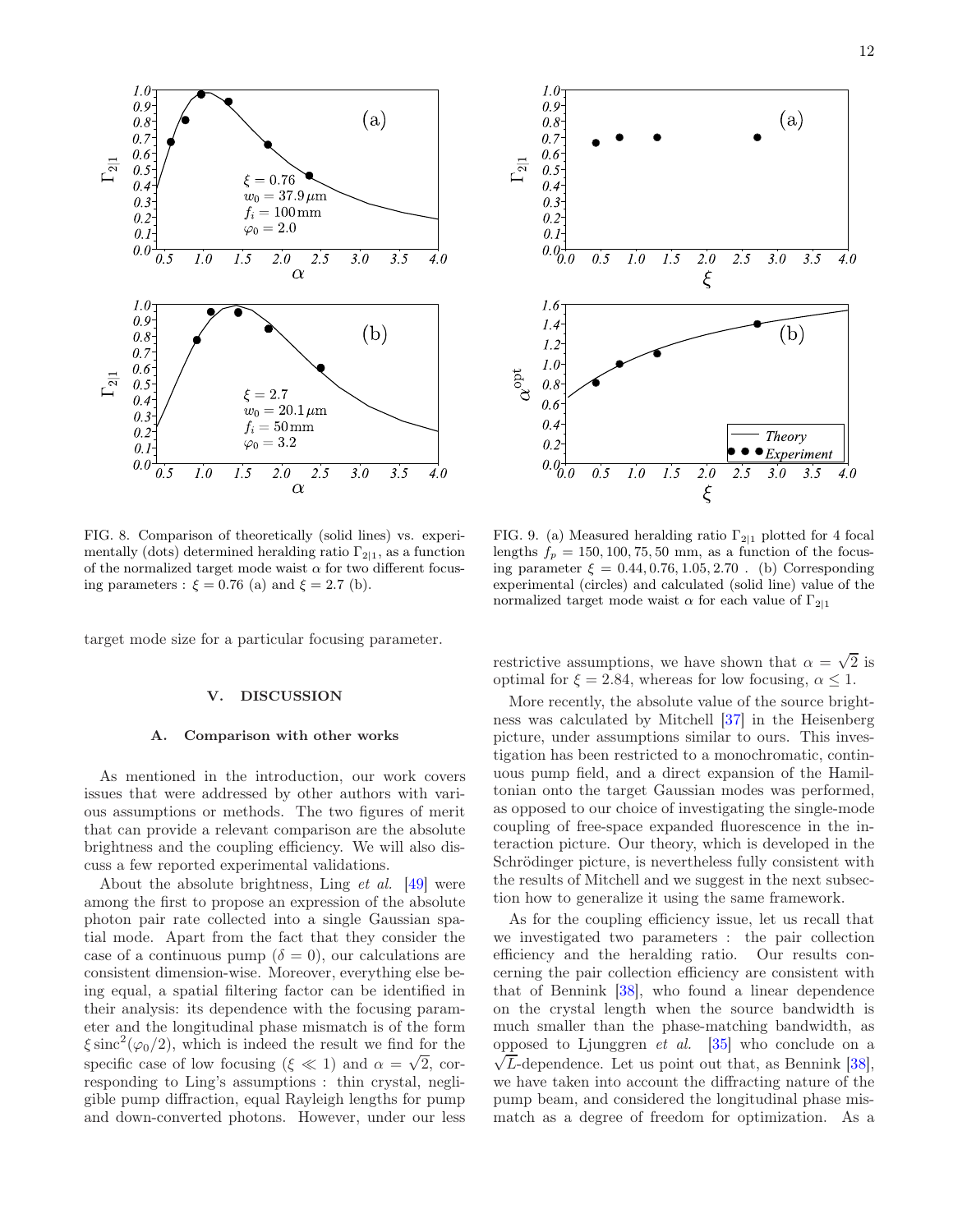result, our optimization of  $\Gamma_2$  for Gaussian beams at the degenerate frequency is optimal close to the wellknown Boyd & Kleinman conditions  $[47]$  :  $\xi = 2.84$ ,  $\varphi_0 = 3.2$  and equal Rayleigh length for the pump and  $\phi_0 = 0.2$  and equal radyleight length for the pump and down-converted photons  $(\alpha = \sqrt{2})$ . An advantage of our framework is that the particular pump and target modes, filter shape, pump linewidth, etc. are only used in the very last step of the optimization, i.e. the computation of a mutliple integral. Up to then, our framework remains very general.

As far as the heralding ratio is concerned, as opposed to the coupled brightness, it is found to be close to 1 whatever the focusing strength, provided the target mode waist  $\alpha$  and phase mismatch  $\varphi_0$  are adjusted according to our theory. Interestingly, a subset of  $(\alpha, \varphi_0)$  which maximizes the heralding ratio is generally close to the optimal brightness, giving the configuration for an optimal general source performance. This conclusion is different from that of Benninck [\[38](#page-15-19)] who finds that a strong reduction of brightness is necessary to achieve a high heralding ratio, highlighting what could be a fundamental tradeoff for single-mode applications. This apparent disagreement could be due to our specific narrow-band assumption. Our experiments confirm that the narrow-band behaviour follows our predictions, which is a positive result as far as the perspectives of SPDC for narrow-band applications are concerned.

As remarked by Bennink, very few among the reported theoretical works have been experimentally validated, probably because of the complexity of such experiments that involve multiple parameters to optimize simultaneously and to measure precisely. Reported experiments were realized for a single set of non-optimal parameters [\[35\]](#page-15-20) or in a configuration which is not in the scope of our theory [\[34](#page-15-35)]. Thanks to a careful reduction of systematic errors, our experimental results show that our model could be used in order to optimize the experimental source configuration.

#### B. Extension to other source designs

Although the calculation done in Sec. [III](#page-5-0) uses a bulk periodically-poled crystal pumped with a single-mode diffractive gaussian pump beam, as required for successful comparison with our experiment, the general theoretical framework of Sec. [II](#page-1-0) can be applied to other source designs. A few examples are given herafter.

First, it is straightforward to correct the results for non-degenerate down conversion, provided the frequency difference is small compared to the pump frequency.

It is also possible to use a non-gaussian pump or target mode profile, by changing the functions  $S_p$  and  $\mathcal{O}_0$  respectively. If required, a second dimensionless parameter can be introduced apart from  $\alpha$  in order to characterize the mode ellipticity. In this case, the 4D- to 3D-integral reduction used in Eq. [\(57\)](#page-6-3) is impossible due to the absence of cylindrical symmetry, making the computation

longer. Let us note that for such high-dimensions integrals, a Monte-Carlo integration method could give faster results.

As far as the crystal type is concerned, as mentionned at the end of Sec. [II A,](#page-1-5) a non-periodically or multiperiodically poled crystal can be used by coherently summing the first N components of the Fourier series expansion of the non-linear susceptibility  $\overline{\overline{\chi}}^{(2)}(z)$ . When  $\overline{\mathbf{\overline{\chi}}}^{(2)}(z)$  is not of high complexity, the expansion can be truncated to a low  $N$ , making the calculation not much more time-consuming.

SPDC sources using a periodically-poled crystal with integrated waveguide are also commonly used. The coupling of photons down-converted in such devices could be modelled using our framework, by slicing the crystal into N sub-crystals, for each of which the state coupled to the waveguide mode is calculated. For a slice  $j = 1 \cdots N$  centered on  $z_i$ , the target mode is assumed to have its waist located at  $z_j$ . If diffraction is taken into account as in the case of bulk crystals, the pump profile  $S_p(\rho, z_i)$  differs in each slice according to Eq. [\(10\)](#page-2-6). However, the pump field is generally also guided in the integrated waveguide and the pump profile should be chosen constant, which is done by removing the diffraction term in Eq. [\(10\)](#page-2-6). The final state for which figures of merit like brightness or heralding ratio are evaluated results from coherently summing the states originating from each slice, taking into account their respective phases.

Let us remark that, in integrated waveguides designed to be single-mode for down-converted photons, the pump field is generally spatially multimode. This can also be taken into account by replacing the single-mode pump function  $S_p$  by a mode expansion  $\sum_{j=1}^{N} S_{p_j}$ . As for a general nonlinear susceptibility distribution, this only increases the computation time by a factor  $N$ , which can be chosen according to the desired precision.

### VI. CONCLUSION

In this paper, we have calculated the state of a photon pair produced by a narrow-band spontaneous parametric down-conversion (SPDC) source with arbitrary pump spatial and temporal profile, and arbitrary filtering configuration.

When applied to Gaussian modes, our theory is consistent with the most recently reported work where realistic assumptions have been made. Within our assumptions, no incompatibility is observed between a high brightness and a high heralding ratio. We believe this result could increase the interest of SPDC sources for narrow-band quantum information applications.

Once validated under the Gaussian assumptions, our theoretical framework, which allows an extensive study of the source through many degrees of freedom, should allow the prediction of the best performance for more original source designs, including non-Gaussian pump and target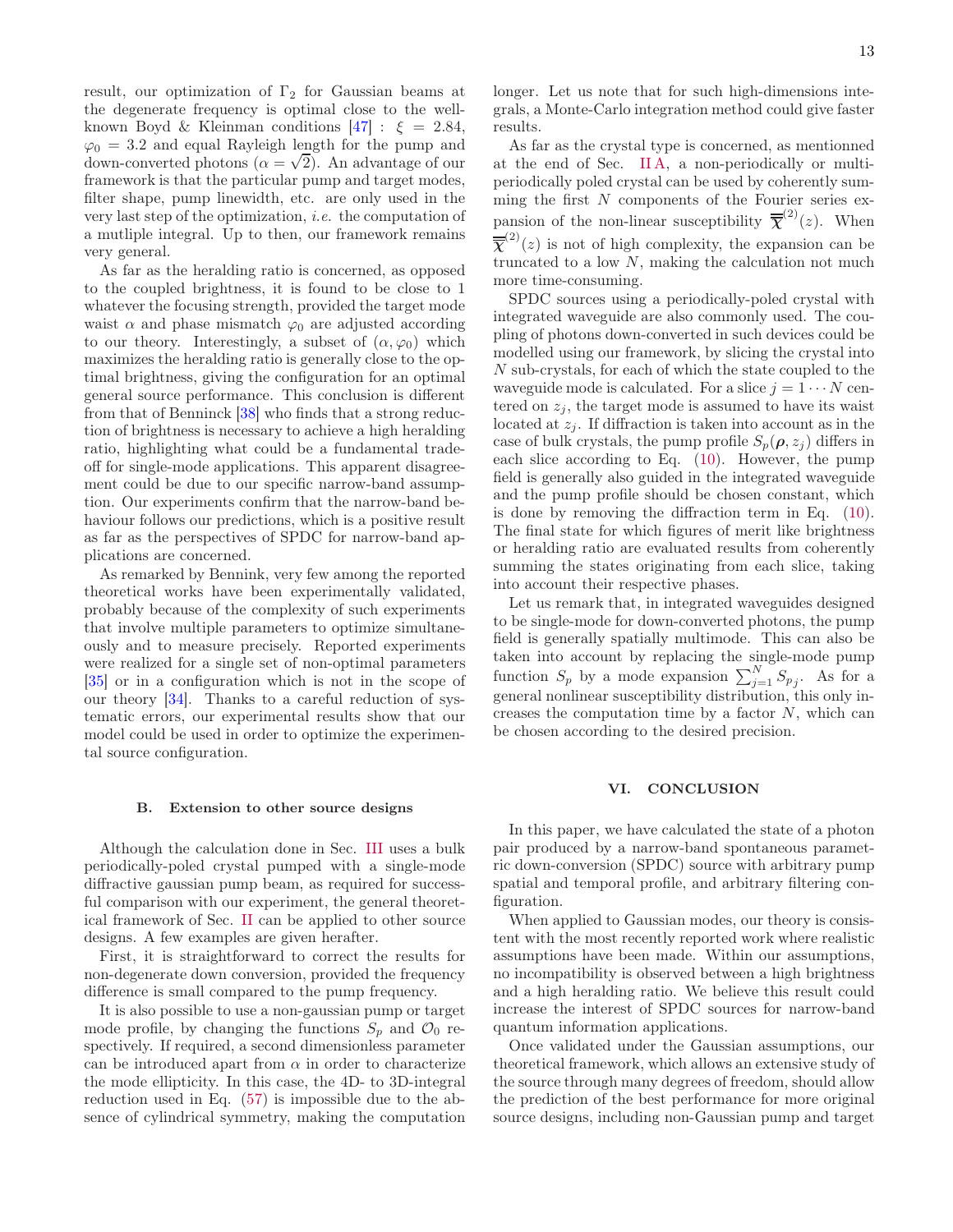modes, guided or diffractive, single or multi-mode, with arbitrary nonlinear susceptibility longitudinal distribution.

#### ACKNOWLEDGMENTS

This work is a part of the project "embryonic Quantum Network", funded by the "Agence Nationale pour la Recherche".

# <span id="page-13-0"></span>Appendix A: Conventions for Fourier transforms and convolutions

All along this paper, we use the following Fourier transform conventions :

$$
\check{f}(\omega) = \int dt \, e^{i\omega t} f(t) \longleftrightarrow f(t) = \int \frac{d\omega}{2\pi} \, e^{-i\omega t} \check{f}(\omega)
$$
\n
$$
\check{f}(\mathbf{k}) = \int d^3 \mathbf{r} \, e^{-i\mathbf{k} \cdot \mathbf{r}} f(\mathbf{r}) \longleftrightarrow f(\mathbf{r}) = \int \frac{d^3 \mathbf{k}}{(2\pi)^3} \, e^{i\mathbf{k} \cdot \mathbf{r}} \check{f}(\mathbf{k})
$$

f is normalized if :

$$
\int dt |f(t)|^2 = \int \frac{d\omega}{2\pi} |\check{f}(\omega)|^2 = 1
$$

$$
\int d^3 \mathbf{r} |f(\mathbf{r})|^2 = \int \frac{d^3 \mathbf{k}}{(2\pi)^3} |\check{f}(\mathbf{k})|^2 = 1
$$

Convolutions are defined as follows :

$$
f * g(t) = \int dt' f(t')g(t - t')
$$

$$
f * g(\mathbf{r}) = \int d^3 \mathbf{r}' f(\mathbf{r}')g(\mathbf{r} - \mathbf{r}')
$$

$$
\check{f} * \check{g}(\omega) = \int \frac{d\omega'}{2\pi} \check{f}(\omega')\check{g}(\omega - \omega')
$$

$$
\check{f} * \check{g}(\mathbf{k}) = \int \frac{d^3 \mathbf{k}'}{(2\pi)^3} \check{f}(\mathbf{k}')\check{g}(\mathbf{k} - \mathbf{k}')
$$

# <span id="page-13-1"></span>Appendix B: Spatial and spectral filtering

In this appendix we describe the effect of filters on a single photon state. Generalization to the case of photon pairs is made in Section [II B.](#page-2-7)

Although the action of filters will be described in the Fourier space, they are located at a particular position of the setup and a specific time lag  $[t_0, t_1]$  can be defined such that when  $t < t_0$ , the photon state is completely unaffected by the filter yet and when  $t > t_1$ , the effect of the filter on the photon state has been completed. After having introduced some tools in the first two sections, we will successively examine how spectral and spatial filters change a state  $|\Psi(t_0)\rangle$  into a state  $|\Psi(t_1)\rangle$ .

# 1. "Localized" photonic states and pseudo-wavefunction

In this paper, we sometimes use localized photonic states introduced by L. Mandel [\[50](#page-15-36)]. Based on planewave states  $|1_{k}\rangle$  in a quantization volume V, a state describing a photon localized around  $\bf{r}$  is defined by :

$$
|1_{\mathbf{r}}\rangle = \sum_{\mathbf{k}} \frac{e^{-i\mathbf{k}\cdot\mathbf{r}}}{\sqrt{\mathcal{V}}} |1_{\mathbf{k}}\rangle
$$
 (B1)

Then, a general photon state  $|\psi\rangle = \sum_{\mathbf{k}} \psi_{\mathbf{k}} |1_{\mathbf{k}}\rangle$  can be written as

$$
|\psi\rangle = \int_{\mathcal{V}} d^3 \mathbf{r} \, \psi(\mathbf{r}) |1_{\mathbf{r}}\rangle \tag{B2}
$$

where  $\psi(\mathbf{r})$  is a spatial pseudo-wavefunction for which  $\psi_{\mathbf{k}}$ are the coefficients of its Fourier series expansion in the quantization volume  $V$ . Such a wavefunction is only valid provided the volume V in which the localization probability  $P(V)$ , defined as follows, is evaluated is large enough (each dimension much larger that the wavelength) :

$$
P(V) = \int_{V} d^{3} \mathbf{r} \, |\langle 1_{\mathbf{r}} | \psi \rangle|^{2} = \int_{V} d^{3} \mathbf{r} \, |\psi(\mathbf{r})|^{2} \qquad (B3)
$$

This probability is naturally equal to unity in the quantization volume :

$$
P(\mathcal{V}) = \int_{\mathcal{V}} d^3 \mathbf{r} |\psi(\mathbf{r})|^2 = \langle \psi | \psi \rangle = \sum_{\mathbf{k}} |\psi_{\mathbf{k}}|^2 = 1. \quad (B4)
$$

# 2. Spatial filtering

#### a. Principle

A spatial filter located on the propagation axis at  $z = z_0$  is modelled as the coupling in the plane  $z = z_0$  of the down-converted field into a single spatial mode defined by a function  $\mathcal{O}_{\omega,0}(\mathbf{r})$ . The index  $\omega$  indicates that this spatial mode can be frequency-dependent for a given filter.

Note that  $z_0$  may be in  $[-L/2, L/2]$ . As an example, if the spatial filtering is done via an optical fiber, the effective location of the filter is where the lens collection system images the entrance of the fiber.

To evaluate its transmitted component, the downconverted field initially described as a superposition of plane waves is better expanded on a particular set of orthogonal modes  $\{\mathcal{O}_{\omega,j}(\mathbf{r})\}\)$ , one of which  $(\mathcal{O}_{\omega,0}(\mathbf{r}))$  being the spatial mode selected by the considered filter.

If coupled to other modes, photons are supposed to be lost. As for spectral filtering, this leads to a mixed state.

For instance, the fundamental mode can be the Gaussian mode of the Laguerre-Gauss basis, suited to singlemode fibers. Then  $\mathcal{O}_{\omega,j=0}(\mathbf{r})$  describes a Gaussian beam of waist size equal to the field radius of a fiber mode.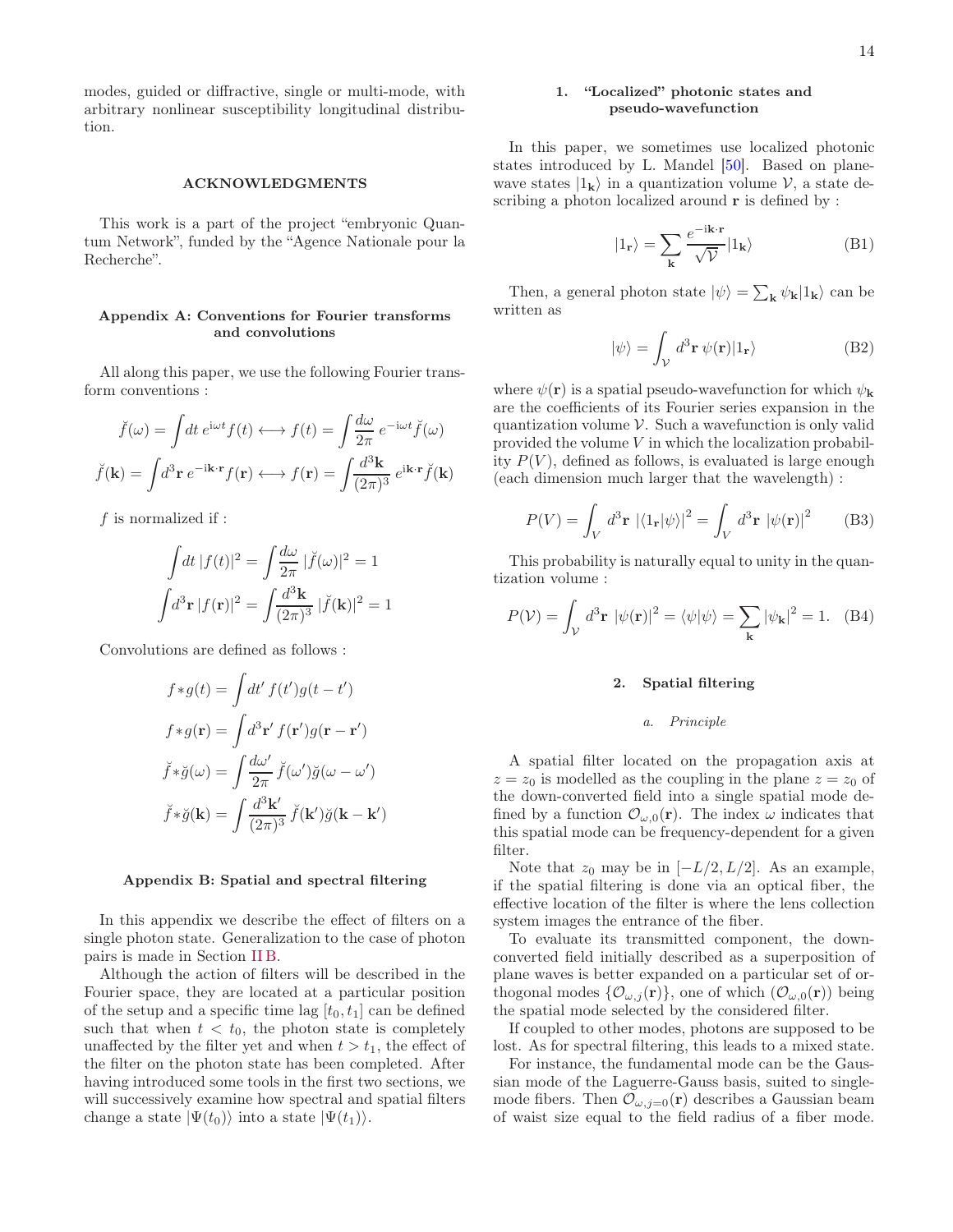If the image of the fiber entrance is located at  $z = z_0$ ,  $\mathcal{O}_{\omega, j=0}(\rho, z_0)$  describes the Gaussian beam waist profile corresponding to the fiber transverse mode.

A projection at  $z = z_0$  into that single mode selects the photon state component which is transmitted by the filter. Once transmitted, the state is said to be in the spatial mode characterized by the annihilation operator  $\hat{o}_{\omega}$ . Let us note that whether the spatial mode for  $z \ge z_0$ continues to be that of a Gaussian beam (as for a cavity) or is actually described by a guided propagation with a constant transverse profile  $\mathcal{O}_{\omega,0}(\rho,z_0)$  and propagation constant  $\beta_{\omega} = n_f(\omega)\omega/c$  like in a single mode fiber of effective refractive index  $n'$  [\[51](#page-15-37)] will not change the description:

$$
\mathcal{O}_{\omega,j=0}(\boldsymbol{\rho},z\geq z_0)=\mathcal{O}_{\omega,0}(\boldsymbol{\rho},z_0)e^{i\beta_{\omega}(z-z_0)}\qquad(B5)
$$

In a quantization volume  $V = S \times \mathcal{L}$ , a field in the mode  $\mathcal{O}_{\omega,j}(\mathbf{r})$  will be said to be in the following quantum state :

$$
|\mathcal{O}_{\omega,j}\rangle = \frac{1}{\sqrt{\mathcal{L}}} \int d^3 \mathbf{r} \, \mathcal{O}_{\omega,j}(\mathbf{r}) |1_{\mathbf{r}}\rangle \tag{B6}
$$

so that the states are normalized :  $\langle \mathcal{O}_{\omega,i} | \mathcal{O}_{\omega,i'} \rangle$  =  $\delta_{jj'}$ . Functions  $\mathcal{O}_{\omega,j}(\mathbf{r})$  are only transversally normalized :  $\int d^2 \rho \mathcal{O}^*_{\omega,j'}(\rho, z) \mathcal{O}_{\omega,j}(\rho, z) = \delta_{jj'}$  and  $\int_{\mathcal{V}} d^3 \mathbf{r} \mathcal{O}^{*}_{\omega,j'}(\mathbf{r}) \mathcal{O}_{\omega,j}(\mathbf{r}) = \mathcal{L} \, \delta_{jj'}.$ 

### b. Calculation of the transmitted field component

In a quantization volume containing a crystal before  $z = z_0$  and a spatial filter at  $z_0$ , a one-photon field in mode  $\ell$  is in the state :

$$
|1_{\ell}\rangle = \int d^3 \mathbf{r} \, f(\mathbf{r}) |1_{\mathbf{r}}\rangle \tag{B7}
$$

$$
= \int d^3 \mathbf{r} \, \left(\Theta(z_0 - z) \frac{e^{i\mathbf{k}_{\ell} \cdot \mathbf{r}}}{\sqrt{\mathcal{V}}} + \Theta(z - z_0) \sum_j g_j(\ell) \frac{\mathcal{O}_{\omega_{\ell,j}}(\mathbf{r})}{\sqrt{\mathcal{L}}}\right) |1_{\mathbf{r}}\rangle \tag{B8}
$$

where  $\Theta(z)$  is Heaviside's function and  $g_i(\ell)$  are determined by the boundary conditions at  $z = z_0$ :

$$
\sum_{j} g_j(\ell) \frac{\mathcal{O}_{\omega_{\ell},j}(\rho, z_0)}{\sqrt{\mathcal{L}}} = \frac{e^{i\kappa'_{\ell} \cdot \rho} e^{i k'_{z,\ell} \cdot z_0}}{\sqrt{\mathcal{V}}}
$$
(B9)

Remark that the wavevector takes into account the change of medium according to Snell-Descartes' law of refraction :

$$
\frac{\kappa'}{\kappa} = \frac{|\mathbf{k'}| \sin \theta'}{|\mathbf{k}| \sin \theta} = 1 \qquad \frac{k'_z}{k_z} = \frac{|\mathbf{k'}| \cos \theta'}{|\mathbf{k}| \cos \theta} \approx \frac{n'}{n} \quad \text{(B10a)}
$$

where  $n'$  is the refractive index of the medium in which  $\mathcal{O}_{\omega_{\ell},j}(\mathbf{r})$  describes the spatial mode and n the refractive index in the crystal.

Using the orthonormality of functions  $\{\mathcal{O}_{\omega,j}(\mathbf{r})\}\,$  one gets :

$$
g_j(\ell) = \int d^2 \rho \mathcal{O}_{\omega_{\ell},j}^*(\rho, z_0) \frac{e^{i\kappa_{\ell} \cdot \rho} e^{ik'_z \cdot \ell \cdot z_0}}{\sqrt{\mathcal{V}}} \sqrt{\mathcal{L}}
$$
  
= 
$$
\frac{1}{\sqrt{\mathcal{S}}} e^{ik'_z \cdot \ell \cdot z_0} \breve{\mathcal{O}}_{\omega_{\ell},j}^*(\kappa_{\ell}, z_0)
$$
(B11)

where  $\mathcal{O}_{\omega_\ell,j}(\kappa,z_0)$  is the Fourier transform of  $\mathcal{O}_{\omega_\ell,j}(\rho,z_0)$ and <sup>∗</sup> designates a complex conjugate.

Starting from an initial state  $|\Psi(t_0)\rangle = \sum_{\ell} \mu_{\ell} |1_{\ell}\rangle$  localized at  $z < z_0$ , the state becomes for  $z > z_0$ :

$$
|\Psi(t_1)\rangle = \sum_{j} \sum_{\ell} \mu_{\ell} e^{i k'_{z,\ell} \cdot z_0} \frac{1}{\sqrt{S}} \breve{\mathcal{O}}_{\omega_{\ell},j}^* (\kappa_{\ell}, z_0) | \mathcal{O}_{\omega_{\ell},j}\rangle
$$
\n(B12)

Ignoring components of the state which are not within the mode  $|O_{\omega_{\ell},0}\rangle$  transmitted by the filter, the transmitted one-photon state becomes :

$$
|\Psi(t_1)\rangle = \sum_{\ell} \mu_{\ell} e^{ik'_{z,\ell} \cdot z_0} \frac{1}{\sqrt{S}} \breve{\mathcal{O}}^*_{\omega_{\ell},0}(\kappa_{\ell}, z_0) |\mathcal{O}_{\omega_{\ell},0}\rangle + \text{ ignored zero-photon states} \quad (B13)
$$

Note that if one of the functions  $\{\mathcal{O}_{\omega,j}(\mathbf{r})\}$  describes the spatial eigenmode of any other filter  $(e.g., a rectan$ gular waveguide), the result is still valid.

As for spectral filtering, extrapolation to two-photon states is straightforward.

- <span id="page-14-0"></span>[1] W. Tittel and G. Weihs, Quantum Information and Computation 1, 3 (2001).
- <span id="page-14-1"></span>[2] S. Gröblacher, T. Paterek, R. Kaltenbaek, et al., Nature 446, 871 (2007).
- <span id="page-14-2"></span>[3] N. Gisin and R. Thew, Nature Photonics 1, 165 (2007), 10.1038/nphoton.2007.22.
- <span id="page-14-3"></span>[4] N. Gisin and R. T. Thew, Electronics Letters 46, 965 (2010).
- <span id="page-14-4"></span>[5] A. K. Ekert, Phys. Rev. Lett. 67, 661 (1991).
- <span id="page-14-5"></span>[6] J. H. Shapiro, New Journal of Physics 4, 47 (2002).
- <span id="page-14-6"></span>[7] C. Simon, H. de Riedmatten, M. Afzelius, N. Sangouard, H. Zbinden, and N. Gisin, Physical Review Letters 98, 190503 (2007).
- <span id="page-14-7"></span>[8] F. Wong, J. Shapiro, and T. Kim, Laser Physics 16, 1517 (2006).
- <span id="page-14-8"></span>[9] P. G. Kwiat, K. Mattle, H. Weinfurter, A. Zeilinger, A. V. Sergienko, and Y. Shih, Phys. Rev. Lett. 75, 4337 (1995).